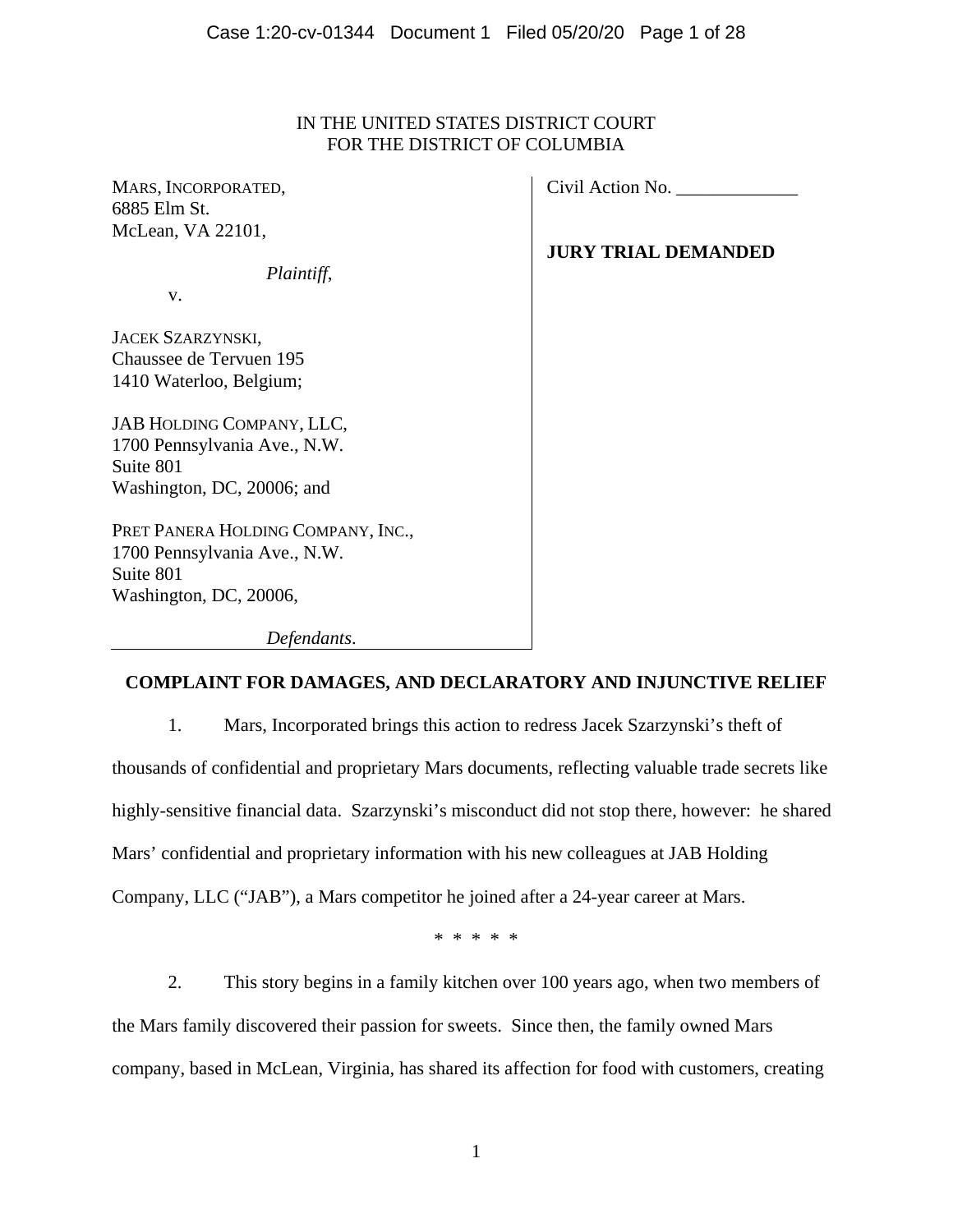## Case 1:20-cv-01344 Document 1 Filed 05/20/20 Page 2 of 28

some of the best-known (and loved) brands in the world: M&M's, Snickers, Twix, Milky Way, Skittles, and Uncle Ben's.

3. Mars is not just synonymous with food; it has brought its science-powered business to pet care, creating products and services that pets, too, love: brands like Pedigree, Royal Canin, and Whiskas, and pet-health services through Banfield Pet Hospital and VCA, Inc., among others.

4. Szarzynski was a longtime Mars employee and executive who left Mars in February 2019 to become a partner in District of Columbia-based JAB and to serve as the Chief Operating Officer and Chief Financial Officer of its DC-based subsidiary, Pret Panera Holding Company, Inc.

5. Pret Panera owns multiple food and drink businesses such as Panera Bread Company, Pret A Manger, Caribou Coffee Company, and Espresso House. In addition, the JAB family of companies own a number of other coffee and food businesses, as well as a majority stake in Compassion-First Pet Hospitals and National Veterinary Associates.

6. While still working for Mars, Szarzynski downloaded at least 6,166 documents from his Mars laptop, including thousands of confidential and proprietary Mars documents, onto a personal hard drive.

7. The Mars documents Szarzynski took contained valuable trade secrets and competitively-sensitive information, including (i) Mars financial results at a product-by-product, country-by-country, and global level; (ii) financial projection data; (iii) forward-looking strategic business planning for Mars' businesses on a country-by-country basis; and (iv) Mars acquisition opportunities. The filenames of the documents themselves confirm their value to Mars, and thus their business sensitivity. By way of example: "Vet Health International Strategy x Board-5-10-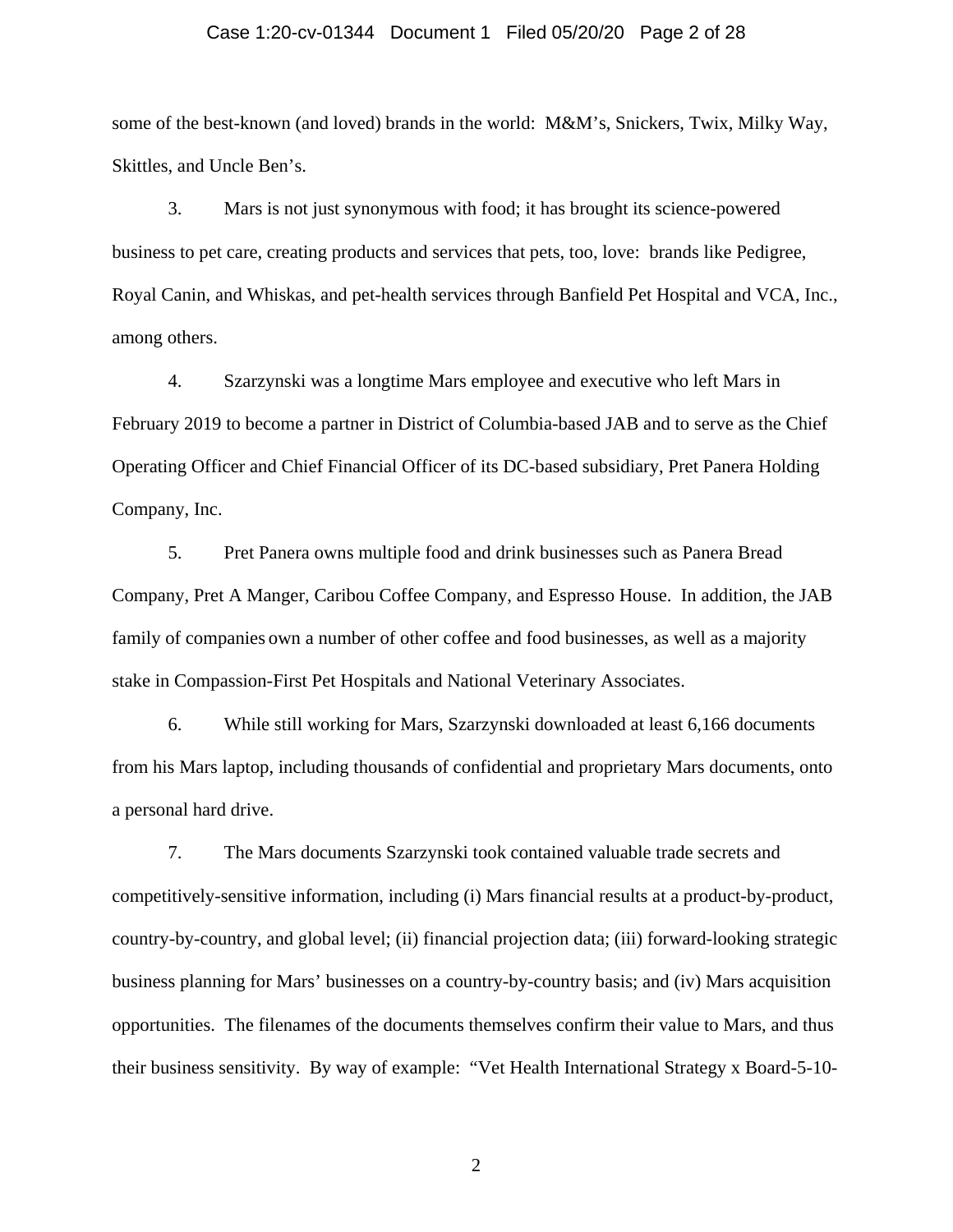## Case 1:20-cv-01344 Document 1 Filed 05/20/20 Page 3 of 28

18," "Portfolio assessment – Food View and summary of approach," and "Mars Inc strategy – Segment presentation – Food."

8. Many of the documents bore no relationship to Szarzynski's then role at Mars. Indeed, although Szarzynski was then the Global Chief Financial Officer of Mars Petcare, he downloaded, for example, confidential documents related to Mars' food business, along with Mars Corporate information.

9. Following his departure from Mars, Mars wrote to Szarzynski (and copied JAB) asking if Szarzynski had retained Mars information. He denied any wrongdoing.

10. Szarzynski's reply tracked similar correspondence Mars had received from other former Mars employees and executives who had departed for JAB, suggesting that JAB drafted, or participated in the drafting of, that response.

11. Troubled by Szarzynski's pat response, Mars undertook a lengthy and expensive forensic examination to confirm Szarzynski's denials.

12. Mars was right to be wary, as the examination of Szarzynski's Mars laptop revealed Szarzynski's theft.

13. Confronted with those damning forensic results, Szarzynski backtracked, and both he and JAB admitted that he had indeed taken a trove of confidential Mars documents.

14. The misconduct was even more egregious, however. Szarzynski admitted both to uploading the confidential and proprietary documents onto a JAB-owned laptop and to sharing Mars documents with multiple JAB and Pret Panera colleagues.

15. Not only was Szarzynski's misuse of Mars documents known to multiple JAB and Pret Panera employees, but also it apparently was not viewed as problematic. As far as Mars can tell, no one at JAB flagged this unlawful activity as improper. JAB and Pret Panera simply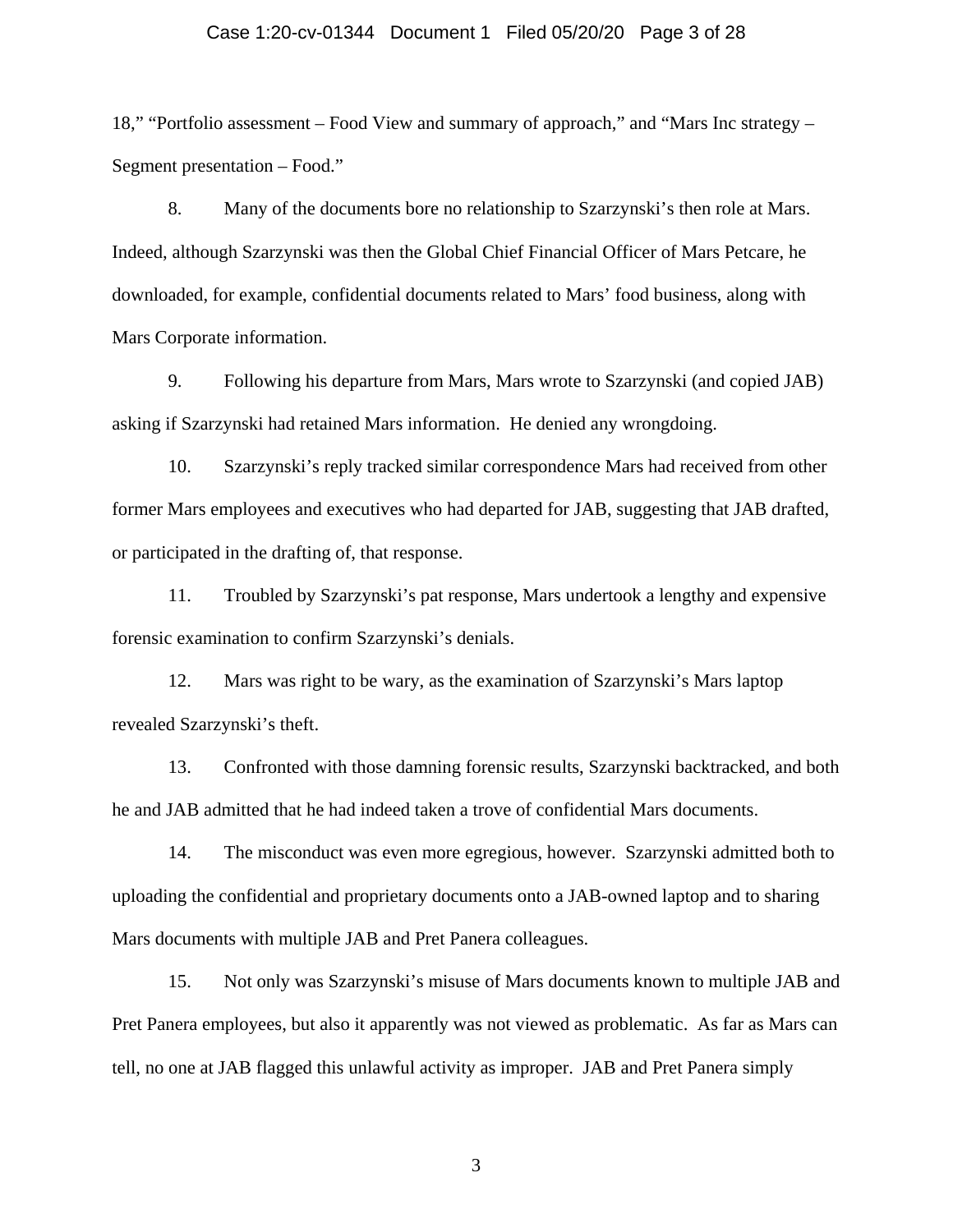accepted the Mars documents Szarzynski offered up without any concern for the legality (or morality) of this conduct.

## **THE PARTIES**

16. Plaintiff Mars, Incorporated is a corporation organized and existing under the laws of the State of Delaware with its principal place of business and corporate headquarters in McLean, Virginia.

17. Defendant Jacek Szarzynski is a Polish national residing in Belgium who regularly conducts business in the District of Columbia. Szarzynski is a partner in DC-based JAB Holding Company, LLC and the Chief Operating Officer of DC-based Pret Panera Holding Company, Inc.

18. Defendant JAB Holding Company, LLC is a private limited-liability company organized and existing under the laws of the State of Delaware with its principal place of business and corporate headquarters in the District of Columbia.

19. Defendant Pret Panera Holding Company, Inc. is a corporation organized and existing under the laws of the State of Delaware with its principal place of business and corporate headquarters in the District of Columbia.

20. Non-party JAB Holding Company, s.à r.l. is a limited-liability company organized and existing under the laws of Luxembourg with its principal place of business in Luxembourg. JAB Holding Company, s.à r.l. is the ultimate parent company of JAB Holding Company, LLC; Pret Panera Holding Company, Inc.; and all other JAB-affiliated entities.

### **JURISDICTION AND VENUE**

21. This action alleges violations of the Defend Trade Secrets Act, 18 U.S.C. § 1836 *et seq*.The Court has subject-matter jurisdiction over that claim under 28 U.S.C. § 1331, and it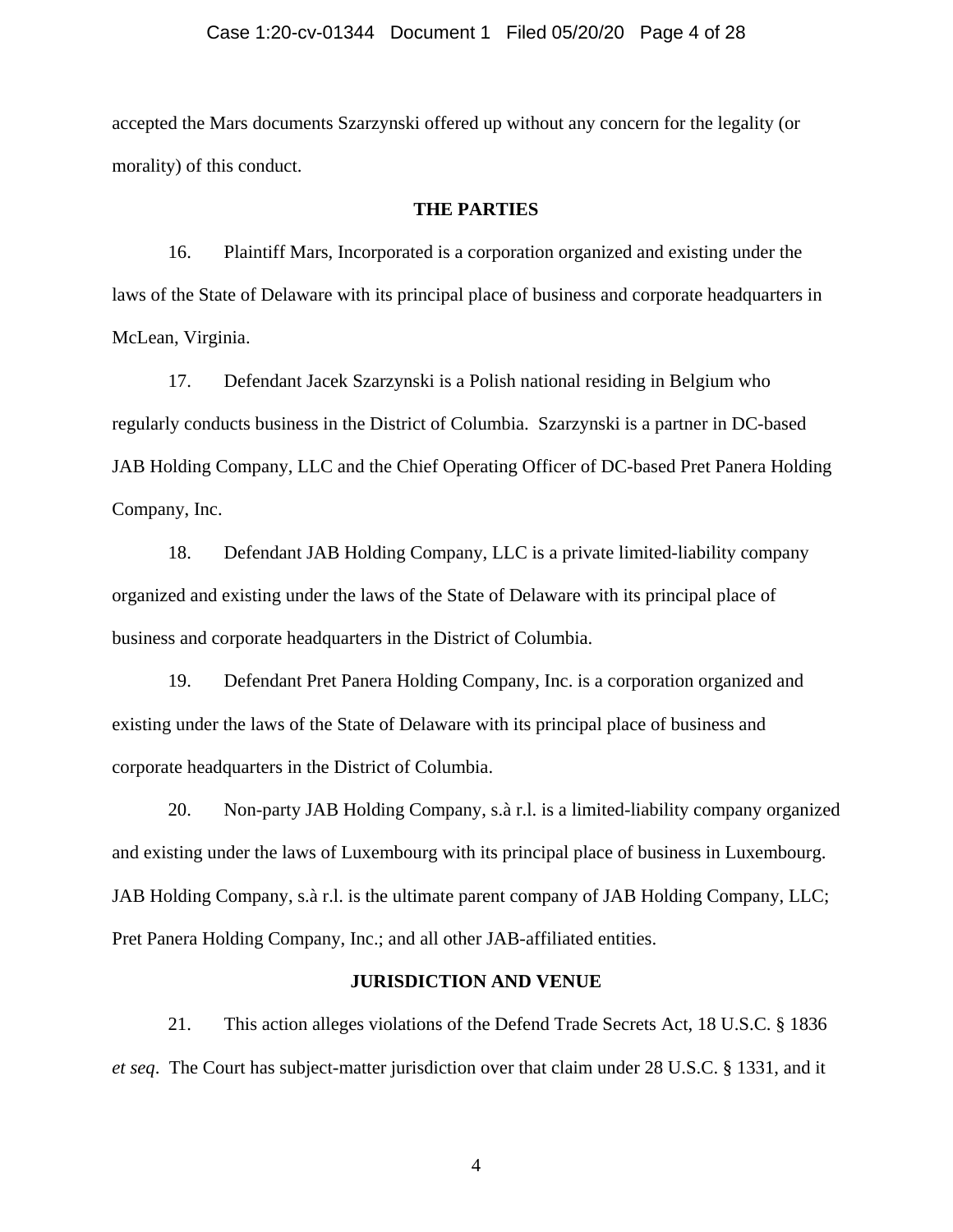#### Case 1:20-cv-01344 Document 1 Filed 05/20/20 Page 5 of 28

has jurisdiction over the remaining state-law claims under 28 U.S.C. § 1367 because they arise from a nucleus of operative fact common to the federal-law claim.

22. The Court has personal jurisdiction over each of the Defendants. JAB and Pret Panera are residents of the District of Columbia, and Szarzynski has the requisite contacts with the District of Columbia such that, under the circumstances, it is fair and reasonable to require him to come to the Court to defend this action because he purposefully availed himself of the benefits and protections offered by the District of Columbia.

23. Szarzynski is a partner in DC-based JAB, a role he has publicly acknowledged, including on his LinkedIn profile. He is also the Chief Operating Officer of its DC-based subsidiary, Pret Panera Holding Company, Inc.

24. In these roles, Szarzynski regularly travels (and travelled) to DC for meetings at JAB and Pret Panera's DC offices, including taking trips to DC for that purpose while still at Mars. Moreover, Szarzynski's theft and subsequent use and sharing of Mars' information was in furtherance of his work on behalf of these DC entities. That Szarzynski was physically in DC for meetings with JAB and Pret Panera and also repeatedly interacted with others in DC supports the strong inference that he shared Mars' information in DC. Additionally, as detailed below, Szarzynski defrauded Mars by incurring JAB-related business expenses in DC which were paid for by Mars because he falsely represented them to be Mars business expenses.

25. Szarzynski is subject to DC's long arm statute, D.C. Code § 13-423(a), because: (i) he transacted business in DC; (ii) he contracted to supply services in DC; and (iii) he caused tortious injury in DC by an act or omission in DC. In all instances, an exercise of personal jurisdiction over Szarzynski is consistent with the United States Constitution.

26. Venue is proper in the Court under 28 U.S.C. § 1391(b)(2) because a substantial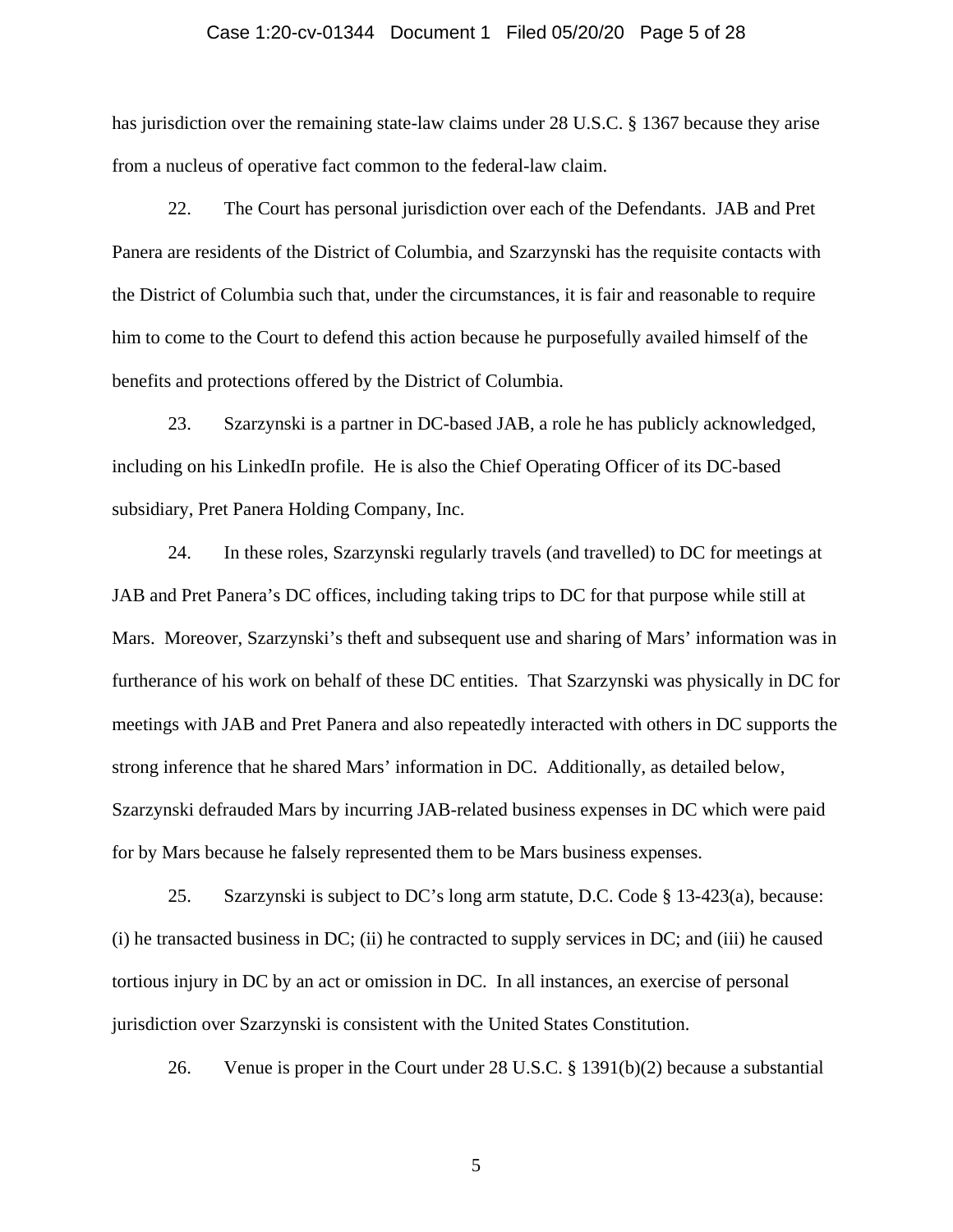part of the events that give rise to the claims occurred in DC, including for the reasons detailed in the two preceding paragraphs.

## **FACTUAL ALLEGATIONS**

## **I. SZARZYNSKI STOLE MARS' CONFIDENTIAL BUSINESS DOCUMENTS AS HE BEGAN WORKING FOR JAB AND PRET PANERA**

27. Szarzynski started working for Mars in the mid-1990s as an employee; he later became a trusted executive. Indeed, Szarzynski held executive positions in three different Mars businesses, serving as Global Chief Financial Officer of Mars Drinks from 2007 through 2012, Global Chief Financial of Mars Food from 2012 through 2015, and Global Chief Financial Officer of Mars Petcare from 2016 through the end of his 24-year tenure at Mars.

28. On November 8, 2018, Szarzynski announced that he would be leaving Mars effective February 8, 2019 because he had "received a fantastic opportunity to work for JAB as a Partner and COO/CFO of Pret Panera." In his resignation letter, Szarzynski promised that, until his departure, he was "fully committed to ... deliver on [his] duties to the best exten<sup>[t]</sup> possible."

29. When Szarzynski announced his intended departure, Mars had no reason to think he would betray the company in favor of JAB. After all, on top of background law prohibiting him from misappropriating Mars' trade secrets and confidential information, Szarzynski also was legally barred from using Mars' information by confidentiality agreements (and stood to lose significant compensation if he violated them). For example, one of those agreements precludes Szarzynski from "us[ing] or disclos[ing] 'Confidential Information,'"—which is defined as "information about the Mars businesses"—"outside of [his] employment with Mars and for any purpose other than the benefit of Mars."

30. Moreover, at that time, Szarzynski worked in pet care, which was not then among JAB's business lines. Unbeknownst to Mars, however, JAB was in the process of acquiring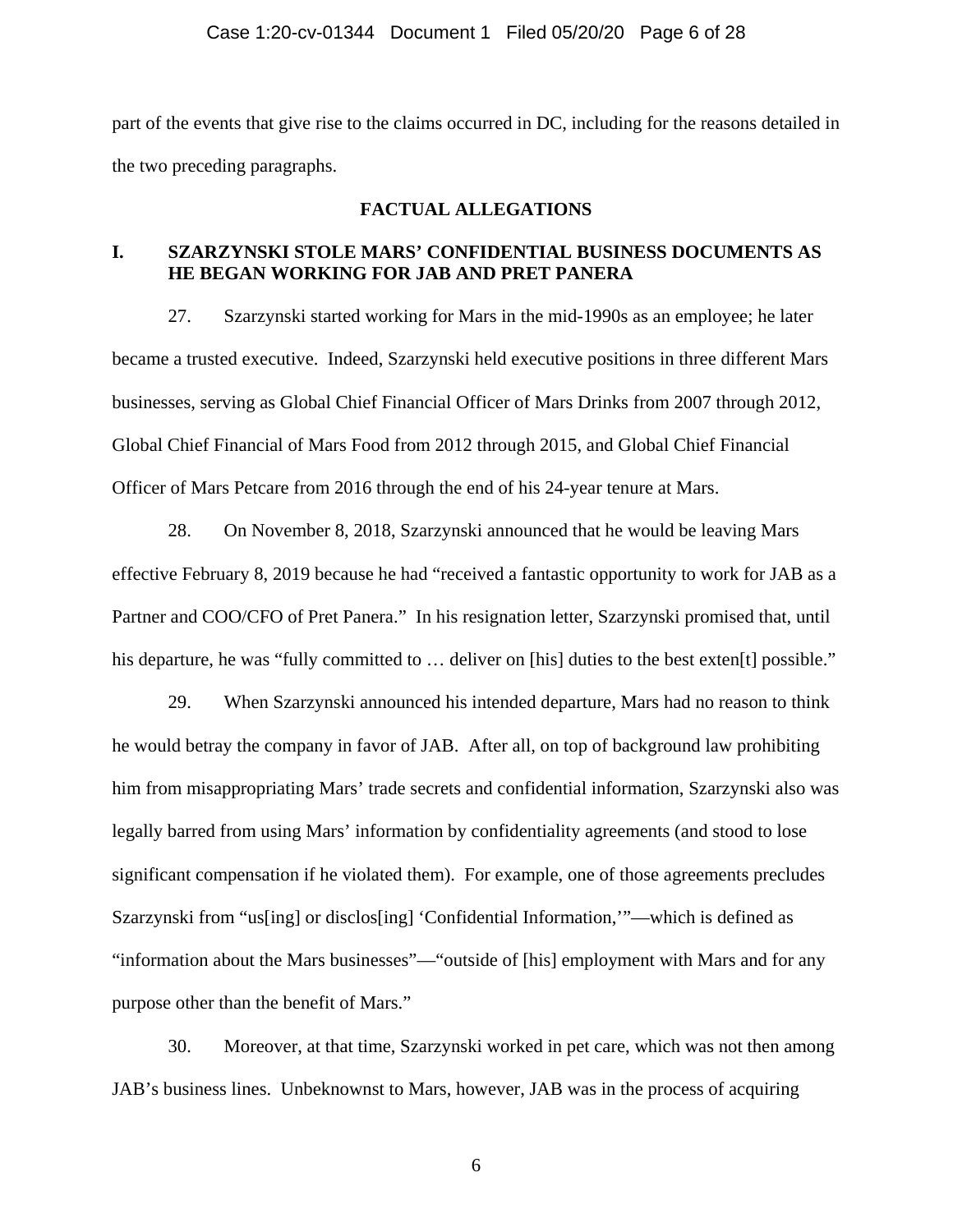## Case 1:20-cv-01344 Document 1 Filed 05/20/20 Page 7 of 28

veterinary hospital chains, which brought JAB into direct competition with Mars Petcare.

31. Given his long tenure at Mars and his close relationship with Mars employees and executives, Mars attempted to ease Szarzynski's transition to his new employer. Specifically, Mars paid for Szarzynski to receive tax advice about the effect of leaving Mars and joining JAB, and his Mars supervisor allowed him to take time off to attend a handful of JAB meetings prior to his departure from Mars.

32. Szarzynski repaid these professional courtesies by repeatedly abusing Mars' support and trust.

33. Even before he had revealed his intention to leave Mars, Szarzynski had taken steps to aid JAB at Mars' expense, performing work for JAB, traveling to meet with JAB personnel, communicating with JAB personnel by phone and by email, accessing numerous key Mars documents *unrelated* to the work he was then performing for Mars, and downloading thousands of confidential Mars documents to a personal hard drive.

34. Szarzynski also billed Mars for his JAB-related travel expenses, without disclosing that they were JAB-related and without reimbursing Mars.

## **A. Szarzynski Downloaded Thousands of Confidential and Proprietary Mars Documents.**

35. On August 21, 2018, Szarzynski accessed documents stored on a Mars intranet that included Mars' confidential and proprietary information about Mars' food business. Although Szarzynski previously had worked in this business, the documents would have been of no use to him in his then-current role as Global CFO of Mars Petcare.

36. Szarzynski did not just access Mars confidential documents; he took them as well.

37. For example, on September 1, 2018, he forwarded an email about Mars' search for a new CFO of Global Pet Nutrition to his personal Gmail account. The email identified the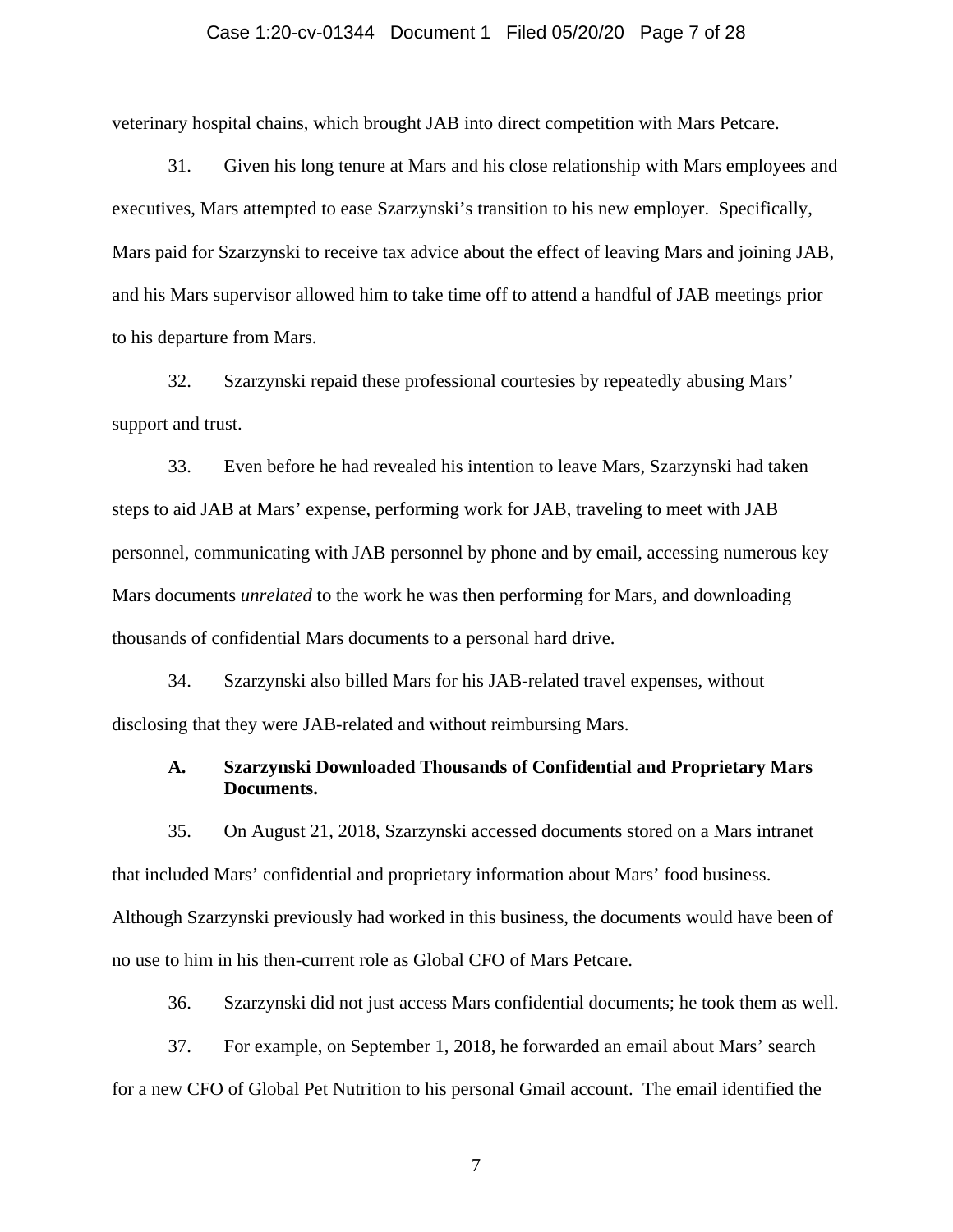## Case 1:20-cv-01344 Document 1 Filed 05/20/20 Page 8 of 28

most desirable candidates and contained an attachment that detailed the work history and qualifications of these candidates. Szarzynski did not have permission to forward this email to his personal account or retain it after he left Mars.

38. That was just a warm up. On September 16, 2018, Szarzynski installed two personal USB drives to his Mars laptop. Shortly thereafter, he downloaded 6,166 documents to at least one of those drives. Many were Mars confidential and proprietary business documents reflecting valuable trade secrets about strategic planning, potential acquisition targets, and profitability in particular markets. Such documents are used in Mars' businesses.

39. The filenames of the documents bear out their confidentiality and bespeak the valuable trade secrets in them. They include, for example:

- "Vet Health International Strategy x Board-5-10-18"
- "Japan Market insights"
- "Portfolio assessment Food View and summary of approach"
- "Mars Inc strategy Segment presentation Food"

Szarzynski, of course, had no right to take or retain any Mars documents.

40. Mars safeguards its documents to protect them from public disclosure by (among other things) making confidentiality provisions part of employment packages, limiting access to confidential information to Mars personnel with a business need for the information, requiring Mars personnel to encrypt and password-protect confidential information when transmitting or storing such information electronically, requiring hard copies of documents containing confidential information to be shredded after use, requiring passwords to access Mars devices such as laptops, and requiring two-factor identification for remote log-in to Mars systems.

41. As to executives like Szarzynski who have access to the most-sensitive business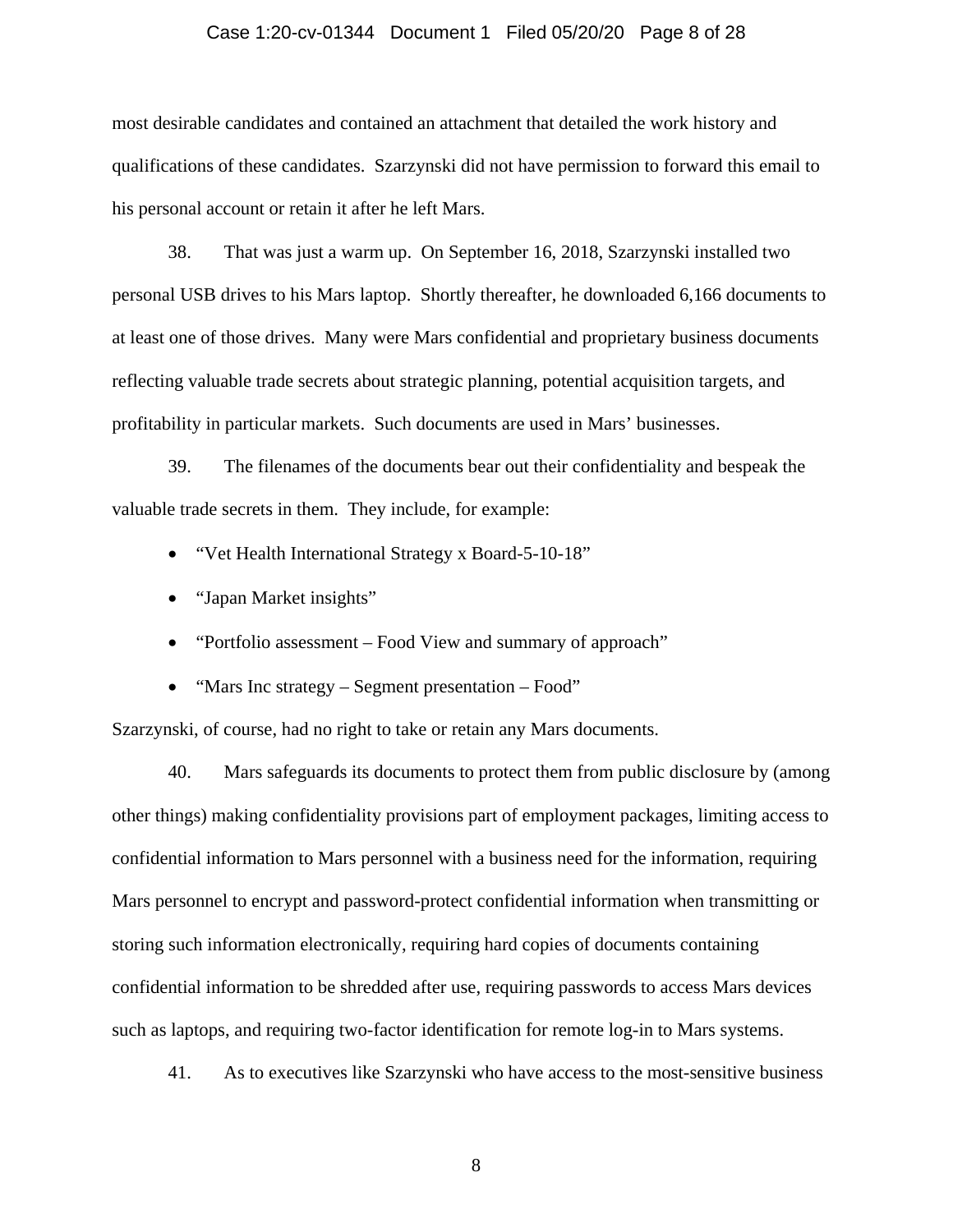#### Case 1:20-cv-01344 Document 1 Filed 05/20/20 Page 9 of 28

documents, Mars further protects its information by conditioning incentive compensation on non-disclosure agreements.

42. Szarzynski's downloading was massive and included a broad range of confidential and proprietary Mars documents about multiple global business sectors. Despite the broad sweep of Szarzynski's theft, the forensic evidence shows that Szarzynski carefully targeted the Mars documents he unlawfully download.

43. The metadata of the purloined files show the specific time each file was downloaded. That metadata shows time gaps during the downloading, which establish that Szarzynski did not indiscriminately drag and drop or cut and paste. Instead, he selected specific files and folders to take over an extended timeframe—leaving behind unwanted material.

44. Further evidencing his conscious curating, Szarzynski maintained his electronic documents in a complex filing system with hundreds of carefully labeled folders and subfolders. The folder names Szarzynski used are descriptive, enabling him to know at a glance the types of documents contained in them. Examples of the folders from which Szarzynski downloaded documents include "Strategy China Ambition 2025," "Segment FOOD Market\_North America," and "TEAM\_FoodFinanceLeadershipTeam."

45. Some of the Mars documents Szarzynski downloaded related to the company's food business, which would have been no use to him in his then-current role as the Global Chief Financial Officer of Mars Petcare.

46. Mars was not aware of Szarzynski's downloading at the time. It came to light only through forensic examinations after Szarzynski's departure. Nor does Mars believe that those examinations to date have uncovered the full breadth of Szarzynski's misconduct.

47. For example, Szarzynski's September 16, 2018 downloading coincides with just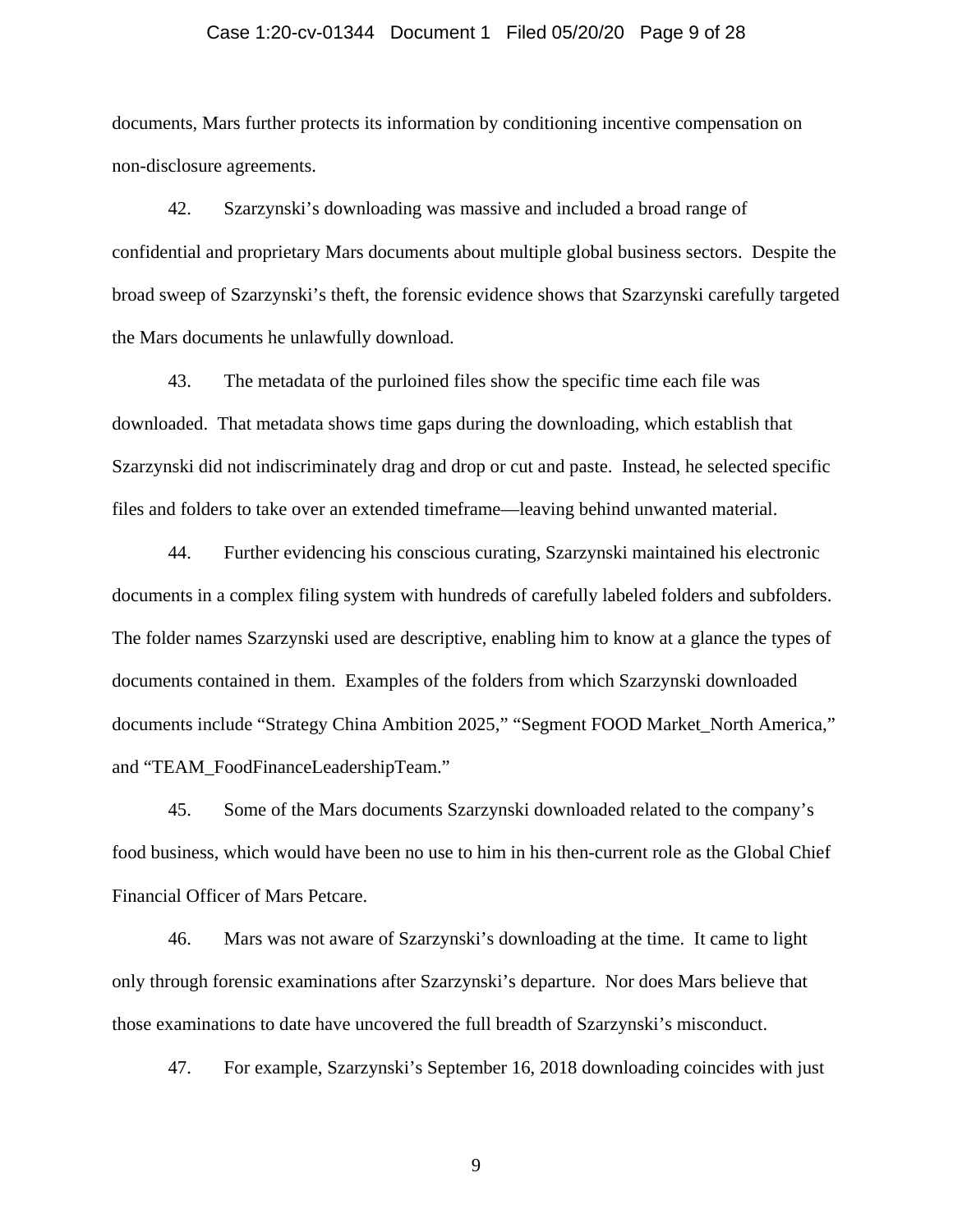### Case 1:20-cv-01344 Document 1 Filed 05/20/20 Page 10 of 28

one of several instances when Szarzynski installed personal hard drives on his Mars laptop. On three other instances (September 11, 2018, October 23, 2018, and December 4, 2018), Szarzynski was in DC—likely evidencing that he downloaded Mars information while in DC.1

48. What the forensic evidence has shown to date may just be the tip of the iceberg. That is the more plausible inference given Szarzynski's known (and, indeed, admitted) conduct.

# **B. Szarzynski's JAB and Pret Panera Meetings Coincided with His Mass Downloading and Installation of Personal Hard Drives.**

49. Around the same time he downloaded thousands of Mars documents, Szarzynski was negotiating a contract to become Chief Operating Officer and Chief Financial Officer of DC-based Pret Panera.

50. Szarzynski also was beginning a series of conversations and meetings—in Belgium, Paris, London, and DC—with JAB and Pret Panera executives and employees.

51. On October 4, 2018—less than three weeks after Szarzynski downloaded thousands of confidential Mars documents onto a personal hard drive and three weeks before he connected another personal hard drive to his computer (in DC)—Szarzynski met with JAB's CEO in Belgium.

52. On December 4, 2018, while in DC, Szarzynski had another conversation with JAB's CEO. This conversation occurred just hours after Szarzynski had installed yet another personal hard drive on his Mars laptop.

53. A week later, on December 11 and 12, 2018, Szarzynski had FaceTime meetings

<sup>1</sup> In some instances, forensic traces allow experts to determine what a user did with an external hard drive based on analysis of the user's computer, even without access to the external drive itself. That was the case with Szarzynski's September 16 downloading. In other instances, such as Szarzynski's DC activity, access to the external drive is necessary to determine what the user downloaded. Mars does not have access to the drives Szarzynski connected while in DC.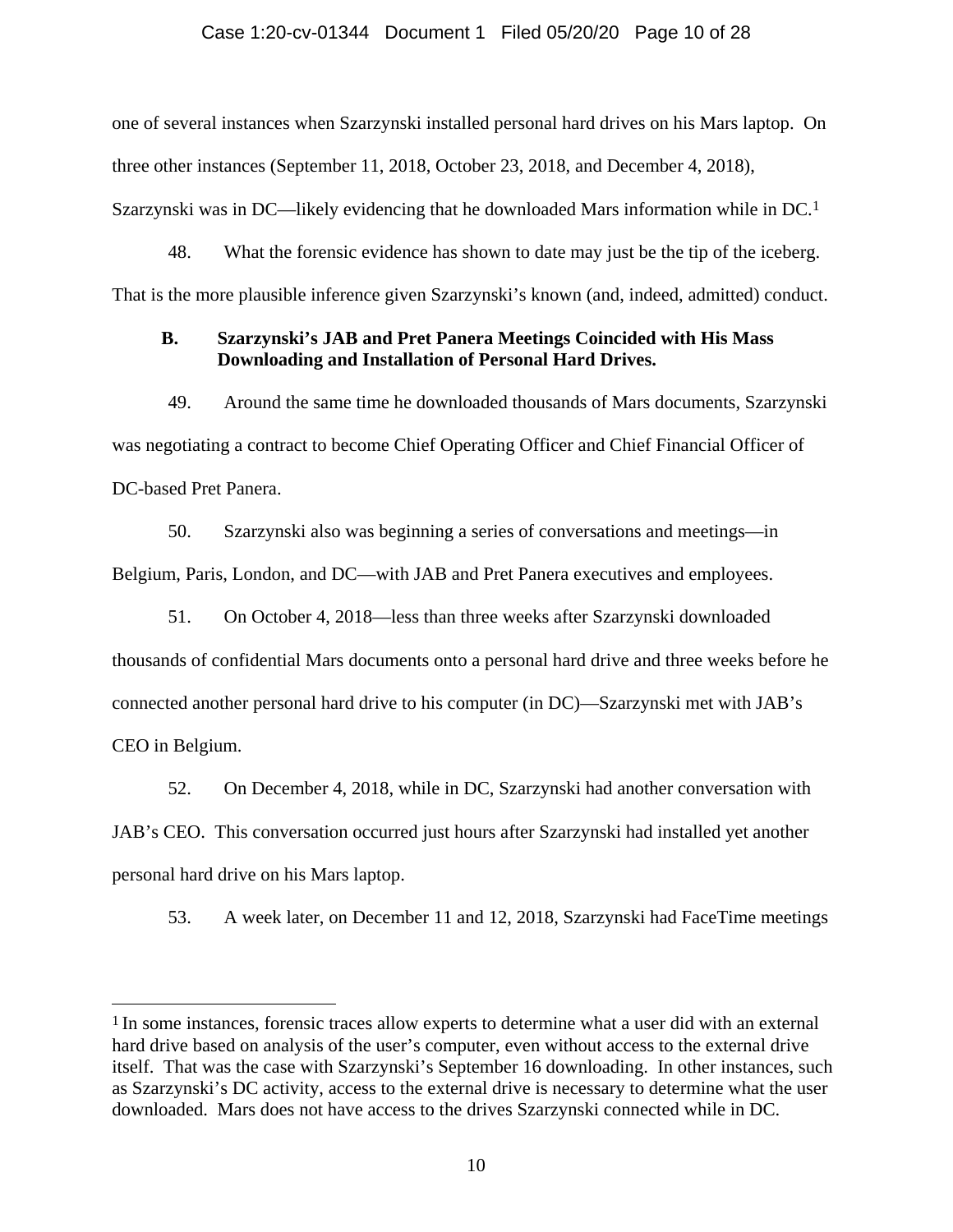## Case 1:20-cv-01344 Document 1 Filed 05/20/20 Page 11 of 28

with JAB's CEO.

54. On December 20, 2018, Szarzynski met with Pret Panera employees and executives at a consultant's Paris offices to discuss business strategy.

55. A few days after that, Szarzynski had dinner in Rome with consultants he had previously worked with while at Mars to involve them in his new work for Pret Panera. The consultants later worked with Szarzynski and Pret Panera on business strategy.

56. In January 2019, Szarzynski traveled to the United States to visit Mars headquarters in McLean Virginia, but tacked on extra travel days for JAB and Pret Panera business in DC and London.

57. Specifically, after attending to Mars business in Virginia and DC on January 7 and 8, Szarzynski shifted gears and performed work for JAB and Pret Panera on January 9 and 10 in DC, and January 11 in London.

58. On January 9, Szarzynski attended a full-day meeting at JAB and Pret Panera's DC headquarters. He began his day by stopping at a Panera restaurant for breakfast while en route from the Park Hyatt Washington, DC to JAB and Pret Panera's Pennsylvania Avenue offices, an expense charged as a Mars business expense. (One wonders if he told his future colleagues that he visited their restaurant.) After his full-day meeting ended, he attended a JAB team dinner at DC's Mirabelle restaurant before returning to his hotel.

59. Although he had no Mars-related work on January 9 that required him to be in DC for another night, he nevertheless charged that evening's hotel room at the Park Hyatt as a Mars-related business expense.

60. On January 10, Szarzynski had breakfast at the Park Hyatt's Blue Duck Tavern before heading to JAB and Pret Panera's DC headquarters for a half-day meeting. Szarzynski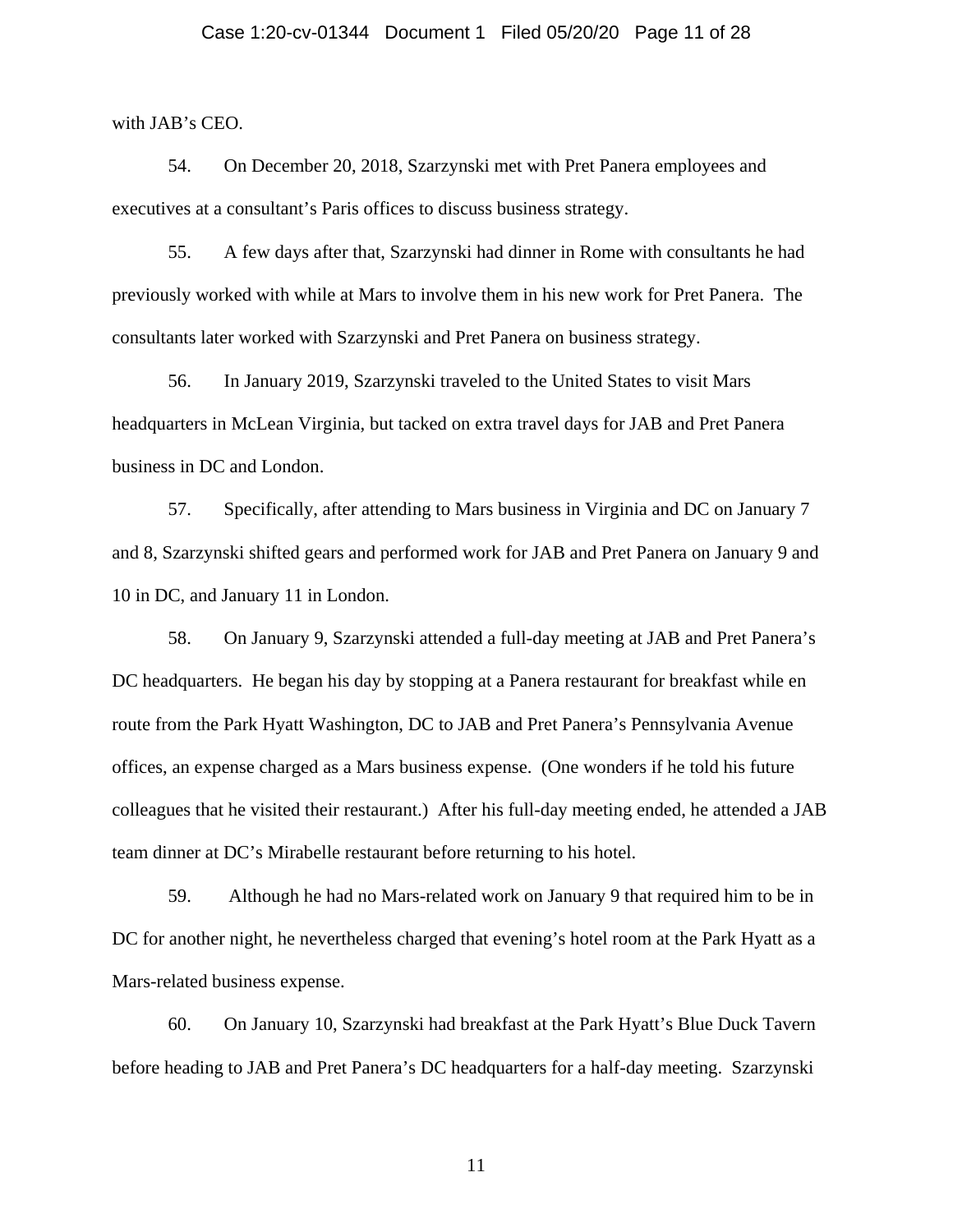## Case 1:20-cv-01344 Document 1 Filed 05/20/20 Page 12 of 28

again charged this meal as a Mars business expense.

61. After finishing his JAB business meeting, Szarzynski took an Uber to Dulles for a flight to London so that he could attend to further JAB business at JAB's London offices on January 11. Szarzynski had Mars book and pay for his flight, and charged the Uber ride as if it were a Mars business expense.

62. Once in England for JAB business, Szarzynski took the Heathrow Express airport rail into London and purchased a London Underground ticket for local travel. Szarzynski had Mars book and pay for the airport rail ticket as if it were for Mars business; he submitted the London Underground ticket to Mars for reimbursement.

63. In the several days after his January 11, 2019 JAB meeting, Szarzynski accessed documents stored on a Mars intranet, which included confidential information about Mars' food business. (The folders accessed included titles such as "HH Panel Snackfood.") Again, such food-related documents bore no relationship to the work Szarzynski was performing for Mars. On one of the days that Szarzynski accessed these documents, he also opened files that appear to have been work for JAB, such as a document entitled "Pret Panera Holding Discussion v1."

64. On January 21, 2019, Szarzynski had a FaceTime meeting with Tim Hennessy, the Minneapolis-based CFO of Caribou Coffee, a business owned by Pret Panera.

65. Three days later, Szarzynski made a second JAB-related trip to London at Mars' expense. He instructed his assistant to book a first-class round trip train ticket from Brussels to London for a meeting with JAB and falsely led his assistant to believe JAB would pay Mars back for the ticket.

66. That same day, Szarzynski forwarded a Mars Petcare employee's analysis from his Mars email to his new JAB email account.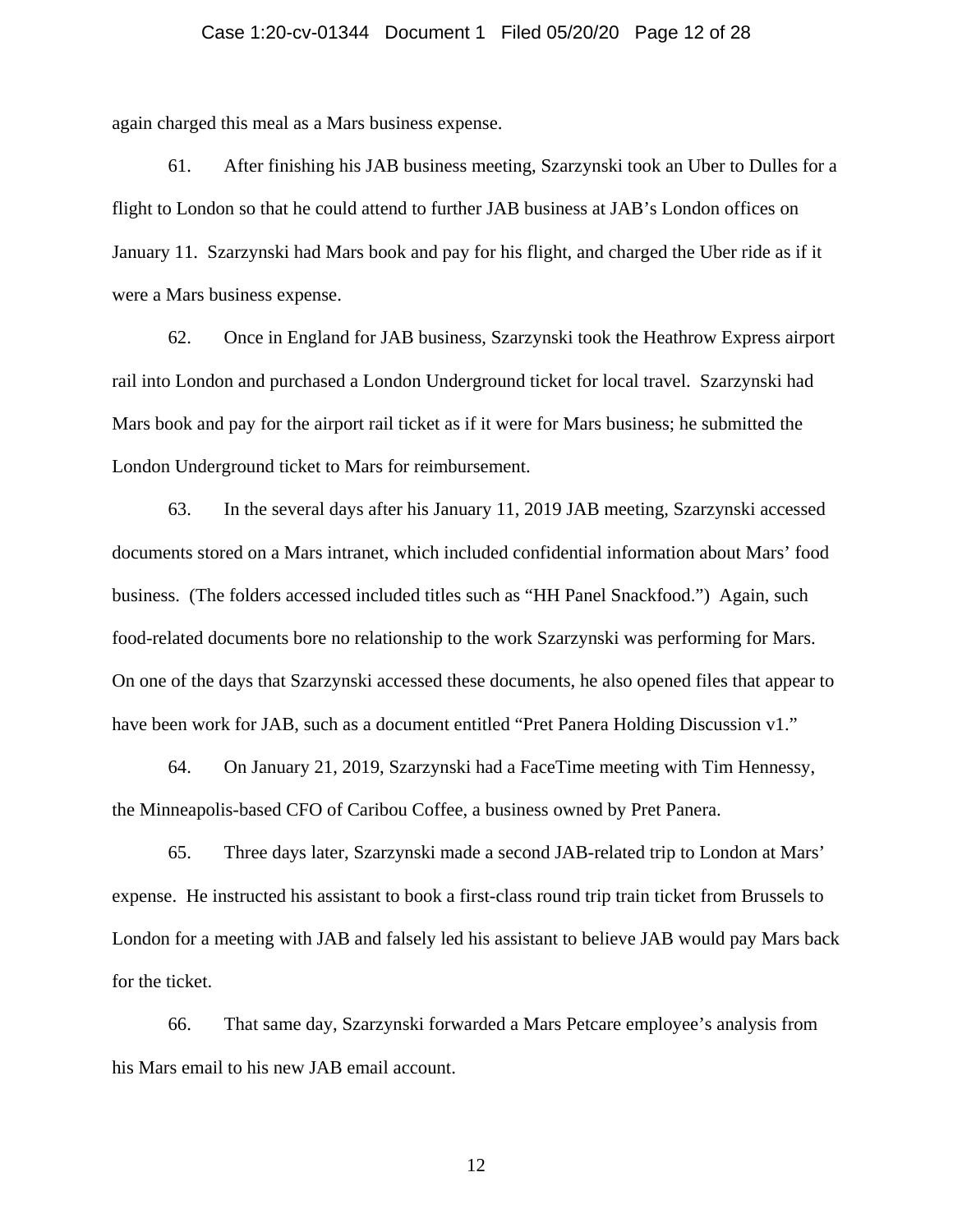## Case 1:20-cv-01344 Document 1 Filed 05/20/20 Page 13 of 28

67. In early February 2019, just prior to his formal departure from Mars, Szarzynski returned to DC for further meetings at JAB and Pret Panera's headquarters. On February 4 through 8, Szarzynski attended meetings about Pret a Manger, Peet's Coffee, and Krispy Kreme Donuts, before moving on to New York for additional meetings the next week (after his departure from Mars) for Panera Bread.

68. Neither Peet's Coffee nor Krispy Kreme Donuts are under the Pret Panera umbrella. This is troubling. JAB and Szarzynski have asserted that Szarzynski is "siloed" in Pret Panera and is not permitted to work on any other JAB business matters (and, in particular, that he is walled off from JAB's recently acquired veterinary businesses). Szarzynski's work for other JAB brands suggests that, in practice, no such "silo" exists.

69. In fact, Szarzynski emailed news articles about Mars' veterinary business strategy to top JAB executives. That Szarzynski shared information about Mars' veterinary business with JAB—despite purportedly being walled off from that JAB business—increases Mars' concern that Szarzynski is using the confidential Mars pet care business documents he unlawfully retained following his departure from Mars to assist JAB.

## **II. SZARZYNSKI AND JAB'S STRATEGY OF DENIAL COMPOUNDS THEIR MISCONDUCT**

70. Mars has additional reasons to doubt Szarzynski and JAB's assurances, as Szarzynski and JAB repeatedly have made misleading and false statements about Szarzynski's misconduct.

71. Mars' general counsel wrote Szarzynski (copying JAB) on May 19, 2019 to remind him of his ongoing obligations to Mars, including that he was precluded from using confidential Mars information in connection with his JAB work.

72. In response, Szarzynski and JAB denied that Szarzynski had retained, used, and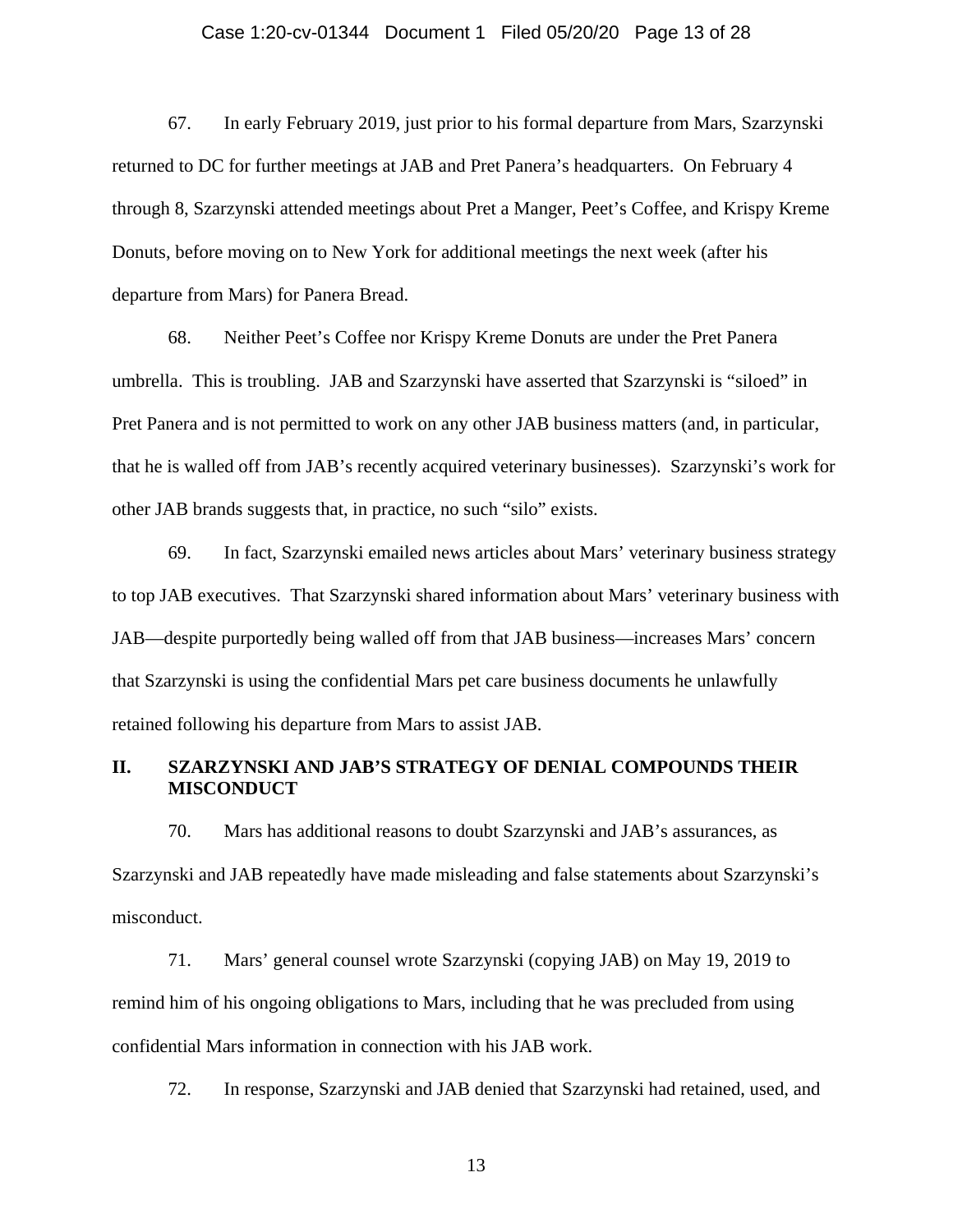disclosed Mars confidential information. Indeed, Szarzynski:

- Agreed that he "cannot disclose, or use for [his] own benefit or the benefit of a third party, certain secret or confidential or private information relating to Mars' business or its clients, employees or directors."
- "[A]cknowledge[d his] on-going commitments" not to disclose "such confidential information."
- Asserted that he "had no intention to disclose any confidential information" that "would violate [his] ongoing obligations."
- Relayed a message from JAB that JAB had not used and would not use "confidential" information of Mars" and that JAB "recognizes Mars' right to protect its confidential information."
- Conveyed that JAB would "assure" Szarzynski was "in compliance with" his "obligations to Mars."

73. Those false assertions were of a piece with JAB-directed assurances that other former Mars executives and senior employees gave Mars after departing for JAB. Over the years, several former Mars executives and senior employees have joined JAB. Mars sent letters similar to that sent to Szarzynski to other former Mars individuals, with copies to JAB's Managing Partner and CEO.

74. Each of those former Mars individuals responded by denying any wrongdoing and stating that he or she had not used Mars' information to aid JAB—like Szarzynski. The letters' similarity suggests that JAB coordinated the responses.

75. When Mars subsequently confronted Szarzynski and JAB with the results of Mars' forensic examination, they changed their tune, admitting that Szarzynski had taken and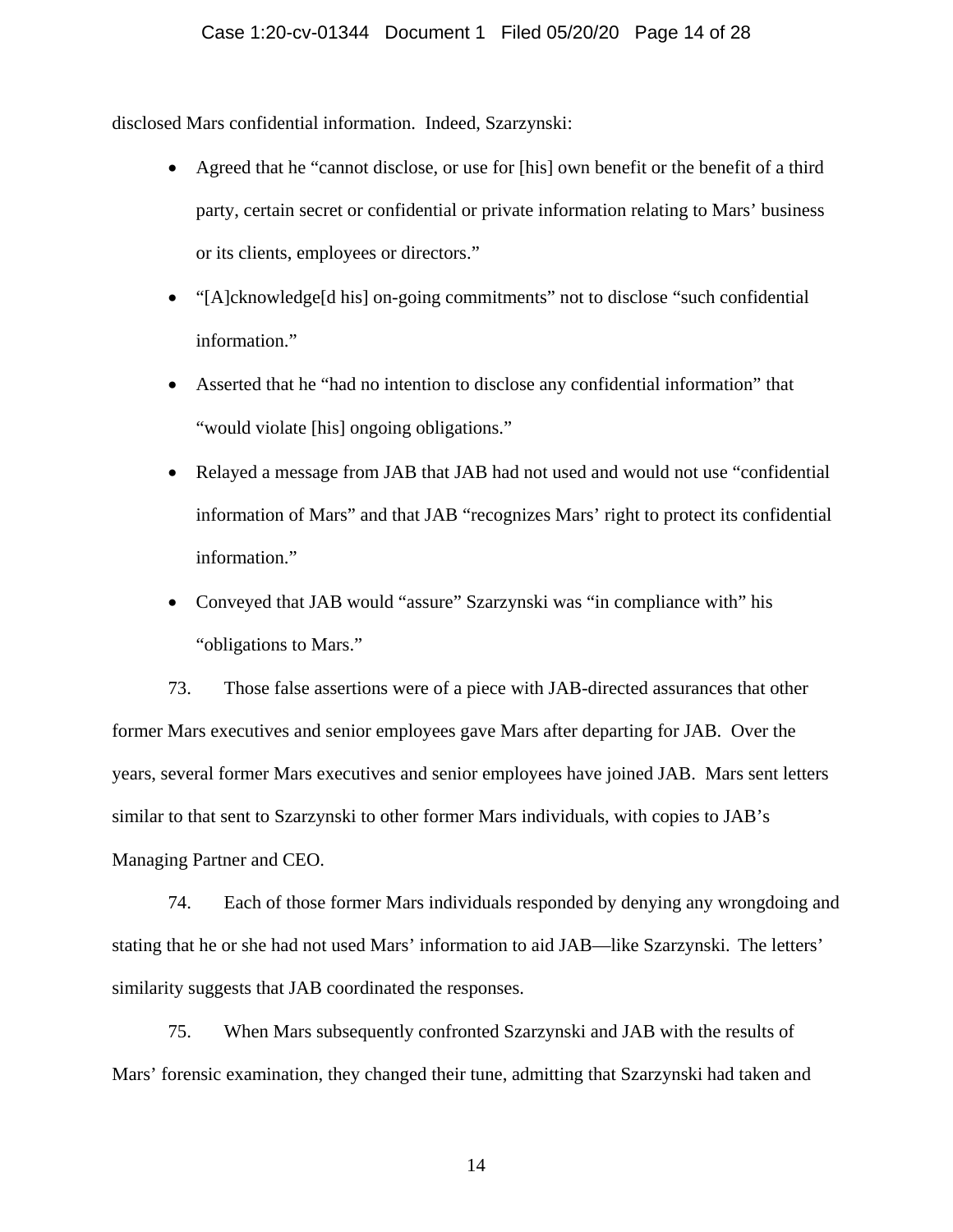#### Case 1:20-cv-01344 Document 1 Filed 05/20/20 Page 15 of 28

retained Mars' confidential information. Indeed, they conceded that Szarzynski continued to retain the Mars documents he had downloaded even after receiving the May 19, 2019 letter from Mars and that he had also uploaded Mars' documents onto his JAB-issued laptop.

76. Szarzynski and JAB also admitted that Szarzynski repeatedly had shared stolen Mars documents with his new colleagues at JAB.

77. Despite being caught red-handed, Szarzynski and JAB attempted to downplay their misconduct by making additional misrepresentations to Mars.

78. Szarzynski and JAB asserted that Szarzynski's real purpose in downloading thousands of confidential Mars documents was to preserve his personal information. They asserted that his personal information was "thoroughly intermingled" with his Mars documents, forcing him to "indiscriminately download[] all of his files" so that he would not "lose access to potentially important ... personal tax and financial documents, personal photographs, [and] personal communications." Not so.

79. *First*, Szarzynski's personal files and work files were not "intermingled"—the forensic evidence shows they were carefully sorted into clearly labeled folders and subfolders. If, for example, Szarzynski's goal were preserving personal photographs, he would not have gone looking for snapshots from his family vacations in folders labeled "Strategy China Ambition 2025" or "Segment FOOD Market\_North America," both of which he downloaded onto his personal hard drive.

80. *Second*, Szarzynski did not "indiscriminately download[] all of his files." Rather, the forensic evidence shows he carefully selected the specific folders, subfolders, and documents within folders that he wanted to retain, leaving behind unwanted material. This deliberateselection approach was more time consuming than indiscriminate downloading. It would have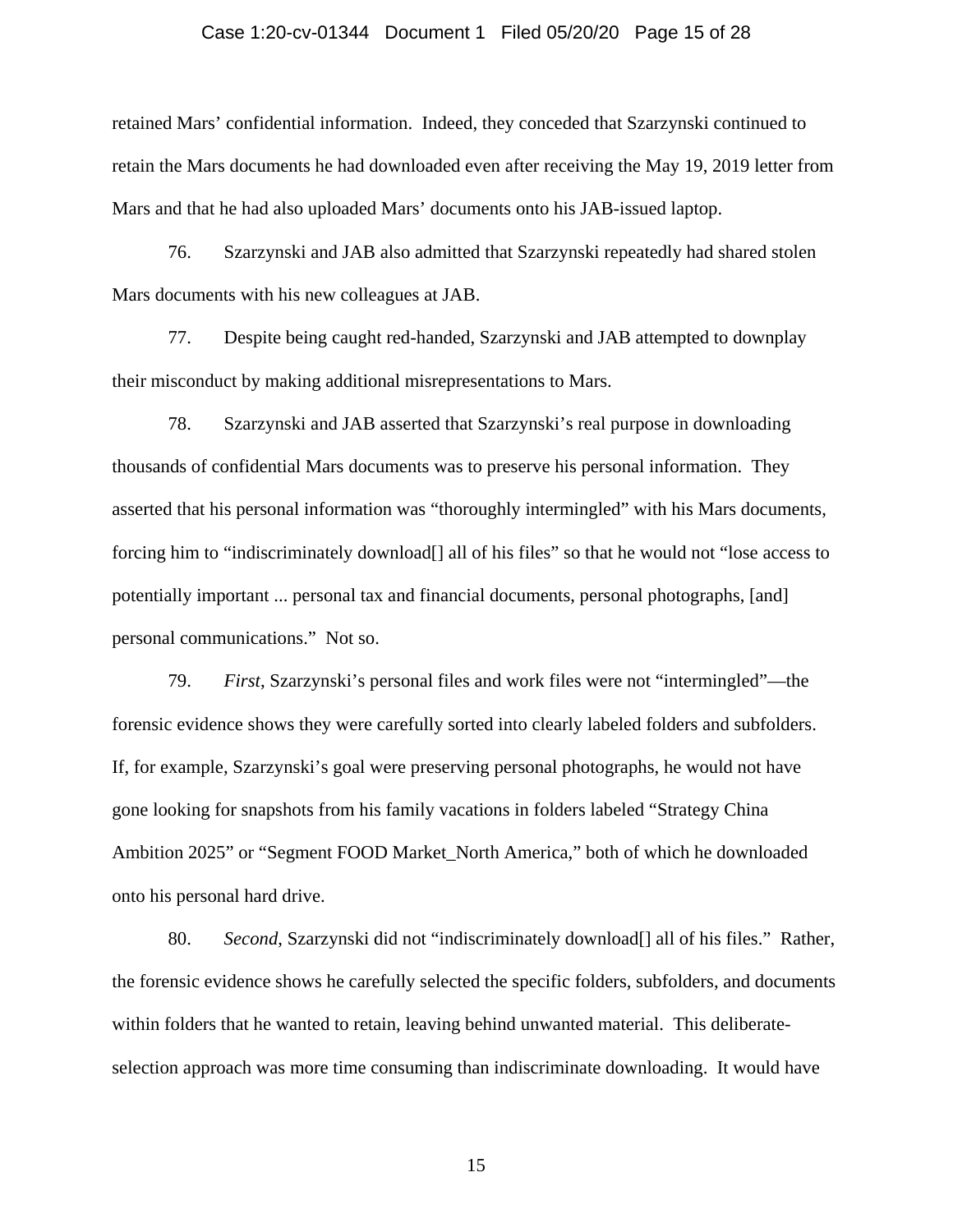#### Case 1:20-cv-01344 Document 1 Filed 05/20/20 Page 16 of 28

been much faster simply to dump all of the documents onto an external hard drive than to pick and choose which documents to take.

81. *Third*, Szarzynski's admitted actions *after* downloading the confidential Mars documents are wholly inconsistent with his purported justification for having done so in the first place. If Szarzynski's goal were to preserve personal documents, he would not have needed to subsequently transfer confidential Mars documents to his JAB-issued laptop. Nor would he repeatedly have provided confidential Mars documents to his new colleagues.

82. It is disturbing that no one at JAB or Pret Panera sounded the alarm when presented with stolen Mars documents. His new colleagues instead appear to have accepted the stolen confidential Mars materials without question. Because JAB and Pret Panera's other employees and executives chose to acquire and retain Mars confidential documents, the harm to Mars was exacerbated.

83. While JAB and Pret Panera failed to act, there can be no question they knew or had reason to know that Szarzynski was not permitted to use, retain, or share confidential Mars information. As sophisticated business entities, JAB and Pret Panera know the law and common business practices. And even if they did not, Mars copied JAB's CEO on its May 2019 letter to Szarzynski reminding him of his confidentiality obligations. Szarzynski's response made clear that JAB understood that it could not review or use Mars confidential information:

JAB has assured me that ... it has no intent to attempt to obtain or utilize confidential information of Mars in connection with the operation of Compassion-First Pet Hospitals or any of its other businesses. JAB has indicated to me that it recognizes Mars' rights to protect its confidential information ....

84. In fact, JAB's CEO recognized the competitive value of protecting JAB's own trade secrets in an email to Szarzynski prior to Szarzynski's departure from Mars: "[I]t is always good to keep our secrets as a competitive advantage ...."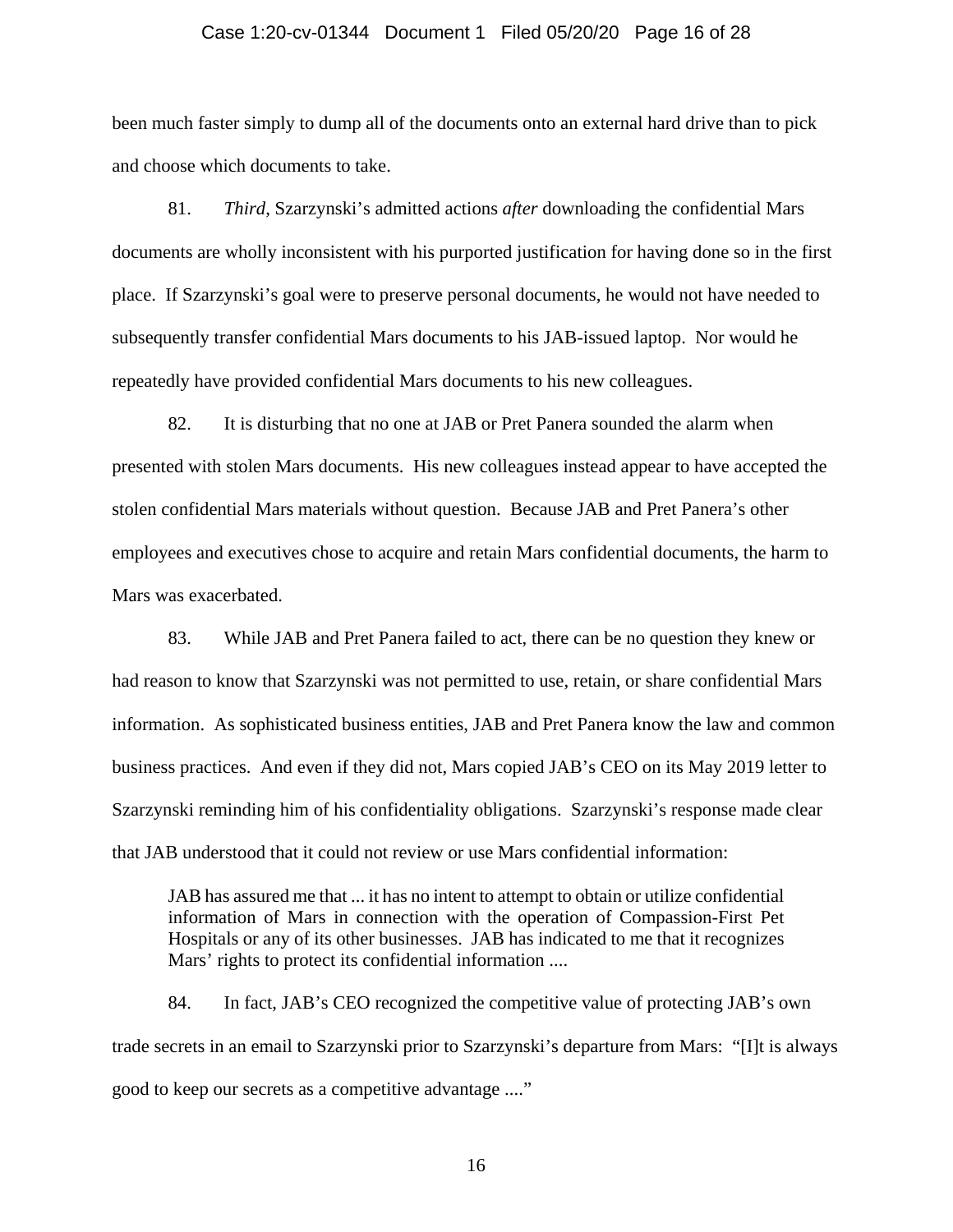## Case 1:20-cv-01344 Document 1 Filed 05/20/20 Page 17 of 28

85. And yet, Szarzynski's new colleagues did not sound the alarm when Szarzynski unlawfully shared Mars' trade secrets with them. Perhaps the recipients' silence is explainable as a culture of wrongdoing at JAB and Pret Panera. After all, management, up to JAB's CEO, had been warned that Mars suspected its confidential information might be improperly used by or shared by former Mars employees and executives. Rather than come clean, JAB's executives chose to cover up the misconduct and were (at least) complicit in Szarzynski's lies.

86. Consistent with their pattern of false denials, Szarzynski and JAB also initially asserted that Szarzynski had not billed Mars for JAB-related business expenses.

87. Indeed, Szarzynski and JAB falsely asserted that Szarzynski had only attended two JAB-related meetings prior to departing from Mars, one in Paris in December 2018 and one in DC in January 2019. The records of his JAB-related travel while working at Mars are far more extensive. And when confronted with specifics of the instances Szarzynski billed Mars for that JAB travel, Szarzynski and JAB argued that the expense fraud that Mars had uncovered constituted an "innocent and immaterial" mistake.

88. Szarzynski's actions were neither innocent or immaterial—Szarzynski repeatedly charged JAB-related expenses to Mars and had Mars book and pay for JAB-related travel, falsely claiming the expenses were related to his work for Mars.

89. Against this backdrop of repeated wrongdoing, false denials, and minimization, Mars has no faith that anything short of a full forensic investigation of Szarzynski and JAB, followed by a permanent injunction barring their further use of Mars' documents and a Courtordered purge of all Mars materials in their possession will remedy this situation. Therefore, in addition to legal claims for damages, Mars also seeks equitable relief.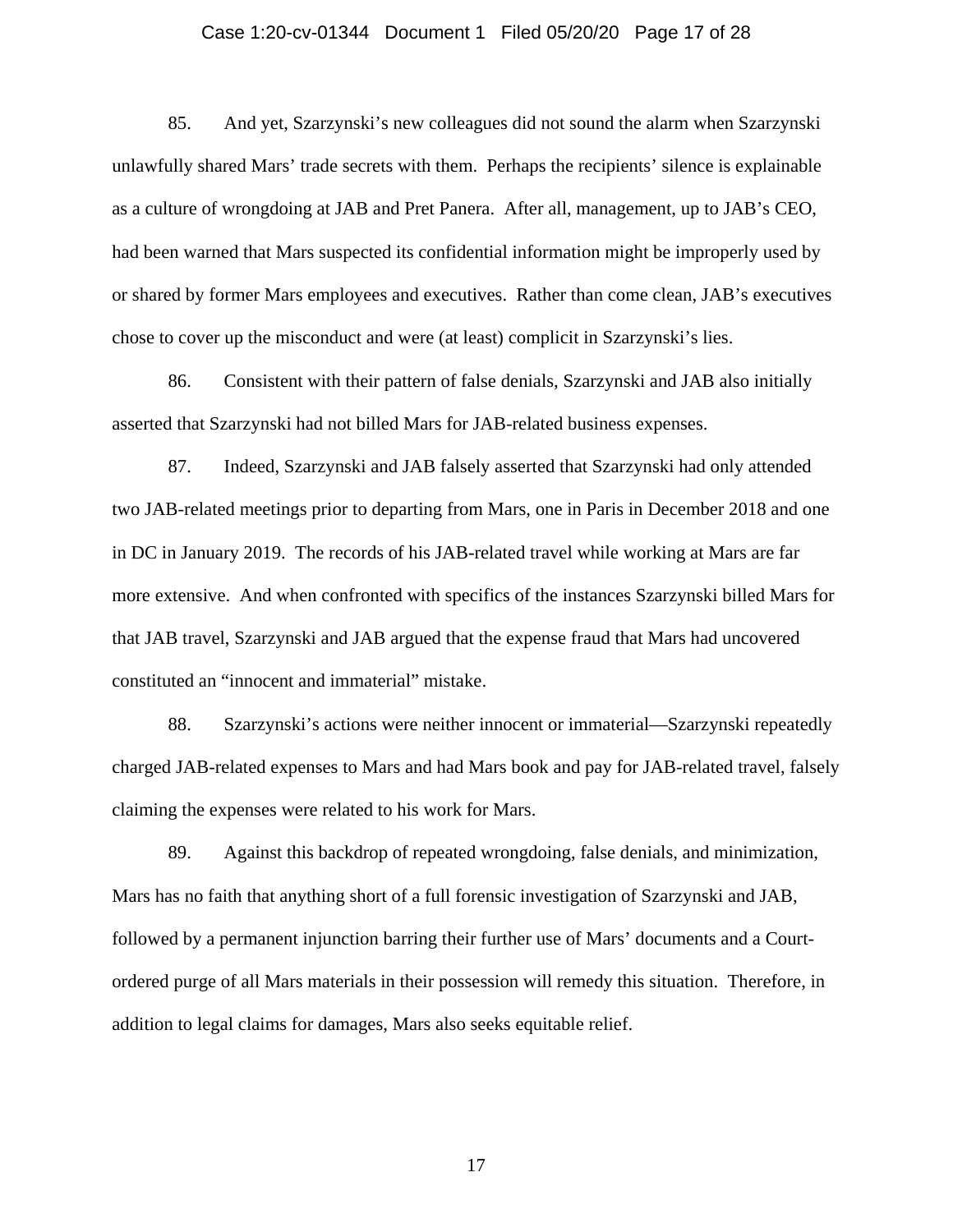## **FIRST CLAIM FOR RELIEF VIOLATION OF THE DEFEND TRADE SECRETS ACT**  *Against All Defendants*

90. Mars repeats and realleges each and every allegation set forth above and incorporates them herein by reference.

91. Szarzynski downloaded confidential and proprietary Mars business information to a personal hard drive, uploaded confidential and proprietary Mars business information to his JAB-issued laptop, and shared confidential and proprietary Mars business information on a number of occasions with his colleagues at JAB and Pret Panera.

92. The confidential and proprietary information relates to Mars products and services, which are sold in interstate and foreign commerce. Just by way of example, Szarzynski downloaded confidential and proprietary information related to Mars brands such as Uncle Ben's rice, which is sold nationwide and internationally. Szarzynski also downloaded confidential and proprietary Mars business information related to the nationwide and international food markets and the nationwide and international market for veterinary services.

93. The confidential and proprietary information Szarzynski downloaded, used, and provided to JAB included Mars' trade secrets.

94. Mars protects its confidential business information by (among other things), making confidentiality provisions part of employment packages, limiting access to confidential information to Mars personnel with a business need for the information, requiring Mars personnel to encrypt and password-protect the confidential information when transmitting or storing them electronically, requiring hard copies of documents containing confidential information to be shredded after use, requiring passwords to access Mars devices such as laptops, and requiring two-factor identification for remote log-in to Mars systems. Such information was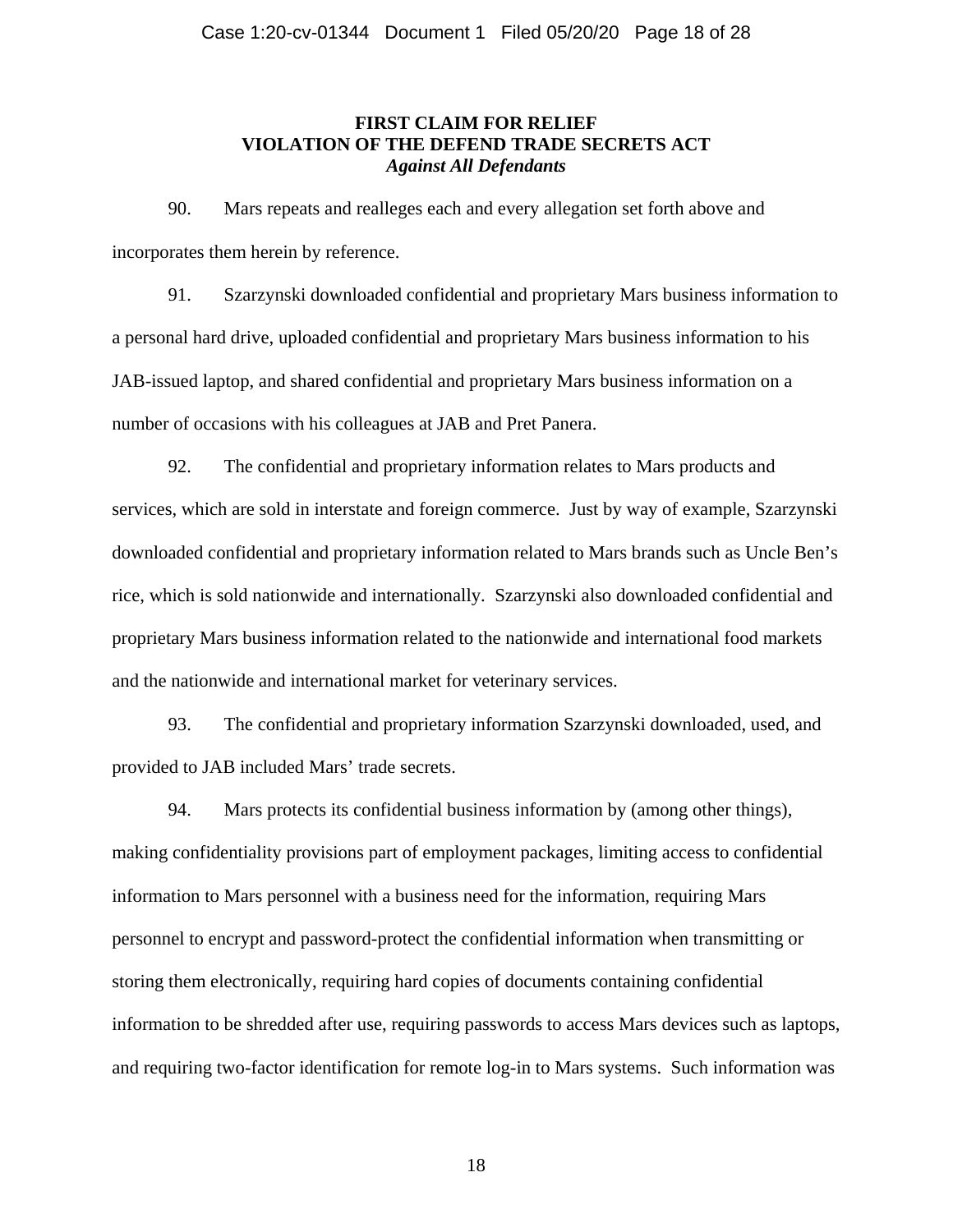## Case 1:20-cv-01344 Document 1 Filed 05/20/20 Page 19 of 28

accessible to Szarzynski by virtue of his high-level executive positions at Mars.

95. In addition to limiting access to such information, Mars requires executives like Szarzynski who do have access to such information to sign contracts that restrict their ability to disclose and share such information.

96. Mars' confidential and proprietary information, including its trade secrets, derive independent economic value from not being generally known to and not being readily ascertainable through proper means by another person who can obtain economic value from the disclosure or use of the information. That information is used in Mars' businesses.

97. Mars' trade secrets would be difficult and expensive for a competitor to acquire by fair means, and Mars spends a significant amount of money and effort in developing its trade secrets for its businesses' benefit.

98. Looking just at the names of some of the documents bespeaks their confidentiality and importance to Mars: "Vet Health International Strategy x Board-5-10-18," "Japan Market insights," "Portfolio assessment – Food View and summary of approach," and "Mars Inc strategy – Segment presentation – Food."

99. Szarzynski had no right to take or retain Mars' information, which included documents concerning Mars' finances, strategic planning, potential acquisition targets, and profitability in particular markets. Such information falls within the statutory definition of "trade secret," which includes "all forms and types of financial, business, scientific, technical, economic, or engineering information." 18 U.S.C. § 1839(3).

100. JAB and Pret Panera knew or had reason to know that Szarzynski was not permitted to use, retain, or share confidential Mars business information, because of their background knowledge of statutory and common law and business practices, as well as because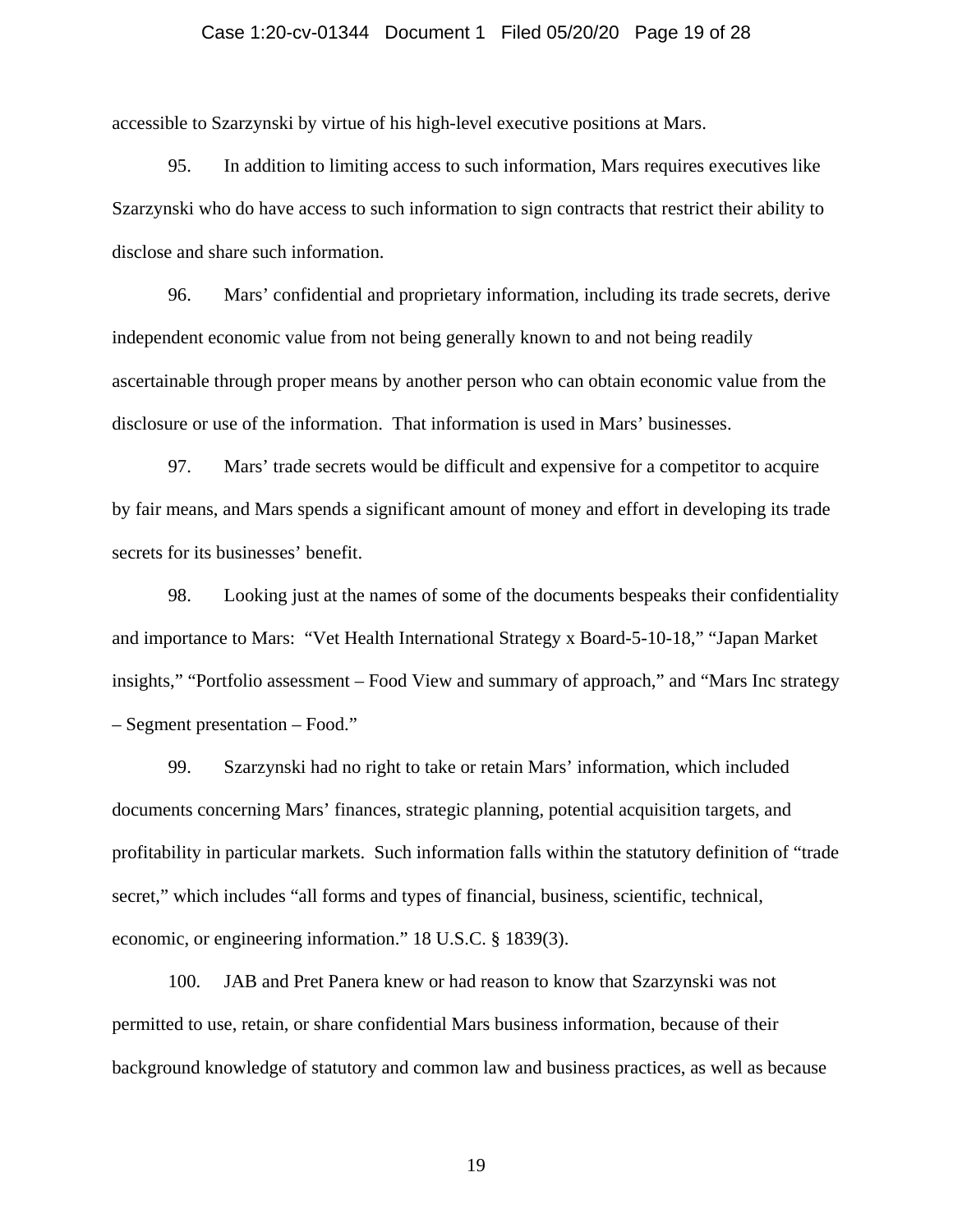#### Case 1:20-cv-01344 Document 1 Filed 05/20/20 Page 20 of 28

Mars copied JAB's CEO on a May 2019 letter to Szarzynski reminding him of his confidentiality obligations. JAB and Pret Panera nonetheless acquired Mars trade secrets from Szarzynski.

101. Szarzynski, JAB, and Pret Panera are liable for these acts under 18 U.S.C. § 1836.

102. To the extent that some of the relevant conduct occurred overseas, the Court can address that conduct under 18 U.S.C. § 1837 because acts in furtherance of the violation of the Defend Trade Secrets Act occurred in the United States. Among other acts, in his capacity as COO of a DC-based company, Szarzynski shared Mars trade secrets with his United States-based JAB and Pret Panera colleagues.

103. Mars did not authorize or consent to the disclosure or use of its trade secrets.

104. Mars is entitled to compensatory damages for its losses caused by the misappropriation of its trade secrets under 18 U.S.C. § 1836(b)(3)(B)(i)(I), as well as damages for the unjust enrichment to Szarzynski, Pret Panera, and JAB by virtue of their misappropriation under 18 U.S.C. § 1836(b)(3)(B)(i)(II).

105. Szarzynski's, JAB's, and Pret Panera's acts have been willful and malicious such that exemplary damages are warranted under 18 U.S.C. § 1836(b)(3)(C).

106. Szarzynski's, JAB's, and Pret Panera's conduct also has caused irreparable and incalculable harm to Mars, and the injuries are ongoing. Unless enjoined, Szarzynski's, JAB's, and Pret Panera's conduct will cause further irreparable and incalculable injuries—among others, the continued use of Mars' trade secrets in the furtherance of their own business—for which Mars has no adequate remedy at law. Mars therefore seeks injunctive relief under 18 U.S.C. §  $1836 (b)(3)(A)$ .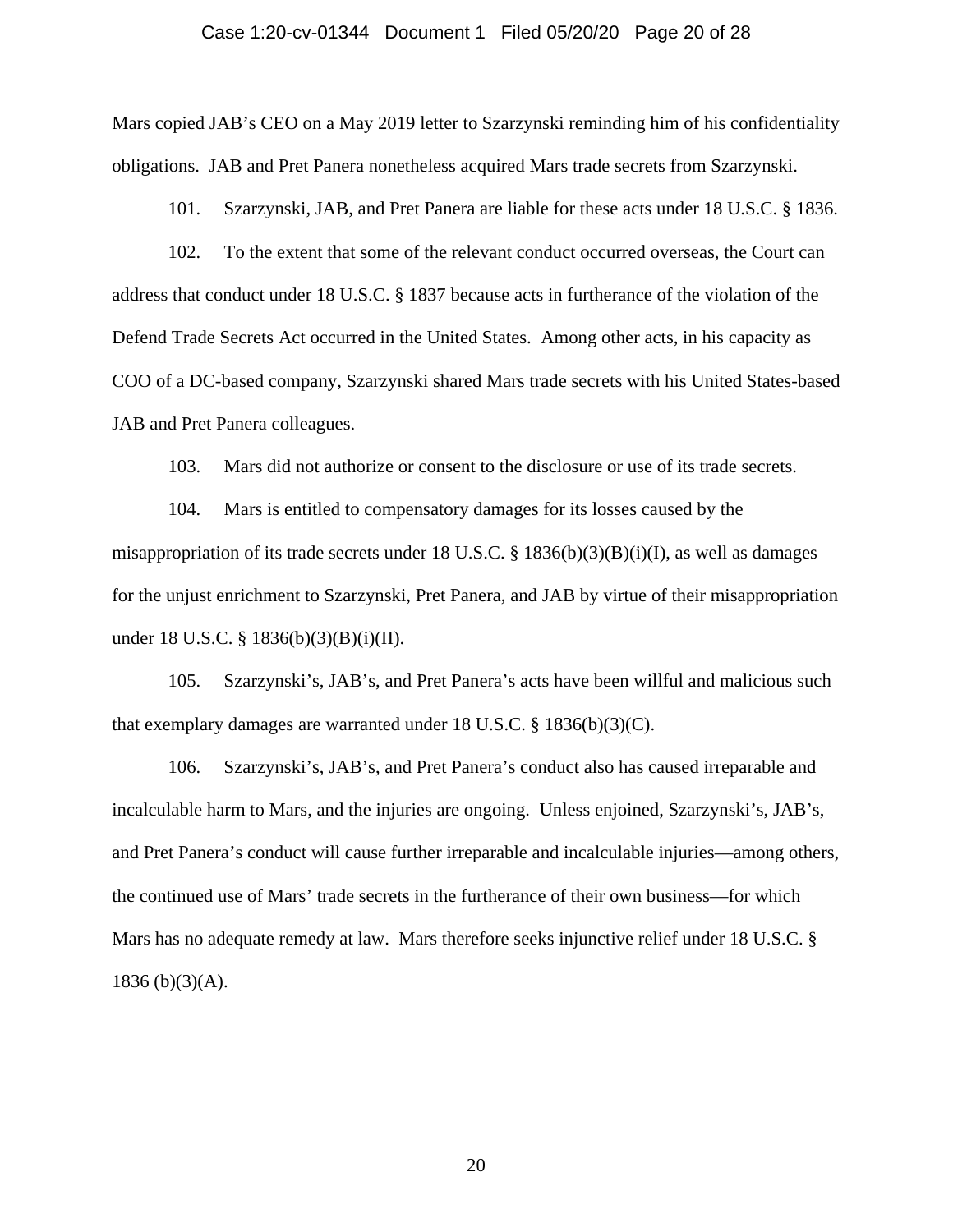## **SECOND CLAIM FOR RELIEF VIOLATION OF THE DISTRICT OF COLUMBIA UNIFORM TRADE SECRETS ACT**  *Against All Defendants*

107. Mars repeats and realleges each and every allegation set forth above and incorporates them herein by reference.

108. Szarzynski downloaded confidential and proprietary Mars business information, uploaded confidential and proprietary Mars business information to his JAB-issued laptop, and shared confidential and proprietary Mars business information on a number of occasions with his colleagues at JAB and Pret Panera.

109. Szarzynski is the COO of DC-based Pret Panera and was physically in DC for several meetings with JAB and Pret Panera personnel, supporting the conclusion that he shared Mars' confidential and proprietary information in DC.

110. Szarzynski installed at least three personal hard drives to his Mars laptop while he was in DC, supporting the inference that he downloaded Mars information while in DC.

111. The confidential and proprietary business information that Szarzynski downloaded, used, and provided to JAB and Pret Panera included Mars' trade secrets.

112. Mars protects its confidential business information by (among other things), making confidentiality provisions part of employment packages, limiting access to confidential information to Mars personnel with a business need for the information, requiring Mars personnel to encrypt and password-protect the confidential information when transmitting or storing them electronically, requiring hard copies of documents containing confidential information to be shredded after use, requiring passwords to access Mars devices such as laptops, and requiring two-factor identification for remote log-in to Mars systems. Such information was accessible to Szarzynski by virtue of his high-level executive positions at Mars.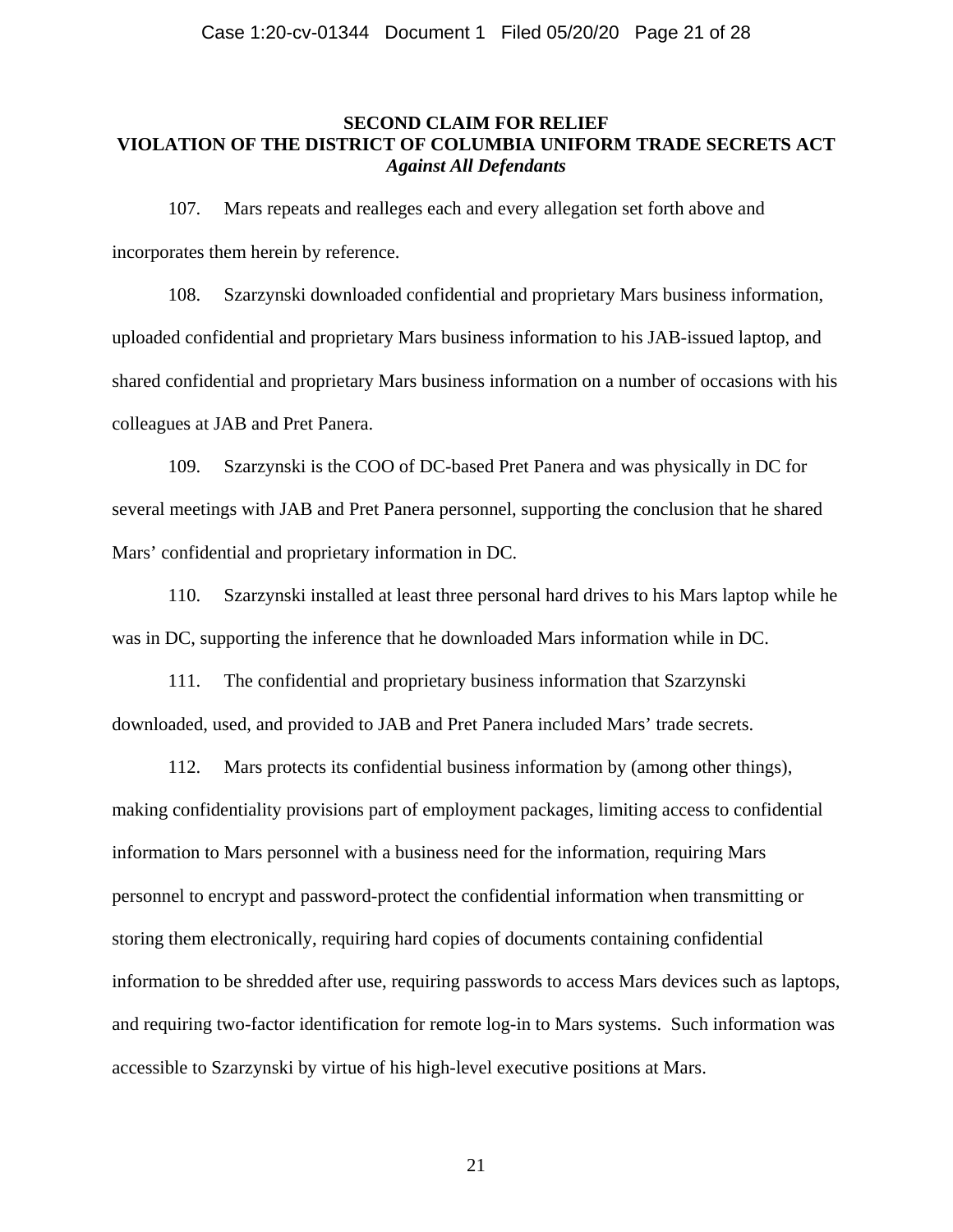## Case 1:20-cv-01344 Document 1 Filed 05/20/20 Page 22 of 28

113. In addition to limiting access to such information, Mars requires executives like Szarzynski who do have access to such information to sign contracts that restrict their ability to disclose and share such information.

114. Mars' confidential and proprietary information, including its trade secrets, derives independent economic value from not being generally known to and not being readily ascertainable through proper means by another person who can obtain economic value from the disclosure or use of the information. That information is used in Mars' businesses.

115. Mars' trade secrets would be difficult and expensive for a competitor to acquire by fair means, and Mars spends a significant amount of money and effort in developing its trade secrets for its businesses' benefit.

116. Looking just at the names of some of the documents bespeaks their confidentiality and importance to Mars: "Vet Health International Strategy x Board-5-10-18," "Japan Market insights," "Portfolio assessment – Food View and summary of approach," and "Mars Inc strategy – Segment presentation – Food."

117. Szarzynski had no right to take or retain such Mars business information, which included trade secrets concerning Mars finances, strategic planning, potential acquisition targets, and profitability in particular markets.

118. JAB and Pret Panera knew or had reason to know that Szarzynski was not permitted to use, retain, or share confidential Mars business information, because of their background knowledge of statutory and common law and business practices, as well as because Mars copied JAB's CEO on a May 2019 letter to Szarzynski reminding him of his confidentiality obligations. JAB and Pret Panera nonetheless acquired Mars trade secrets from Szarzynski.

119. Szarzynski, JAB, and Pret Panera are liable for these acts under the District of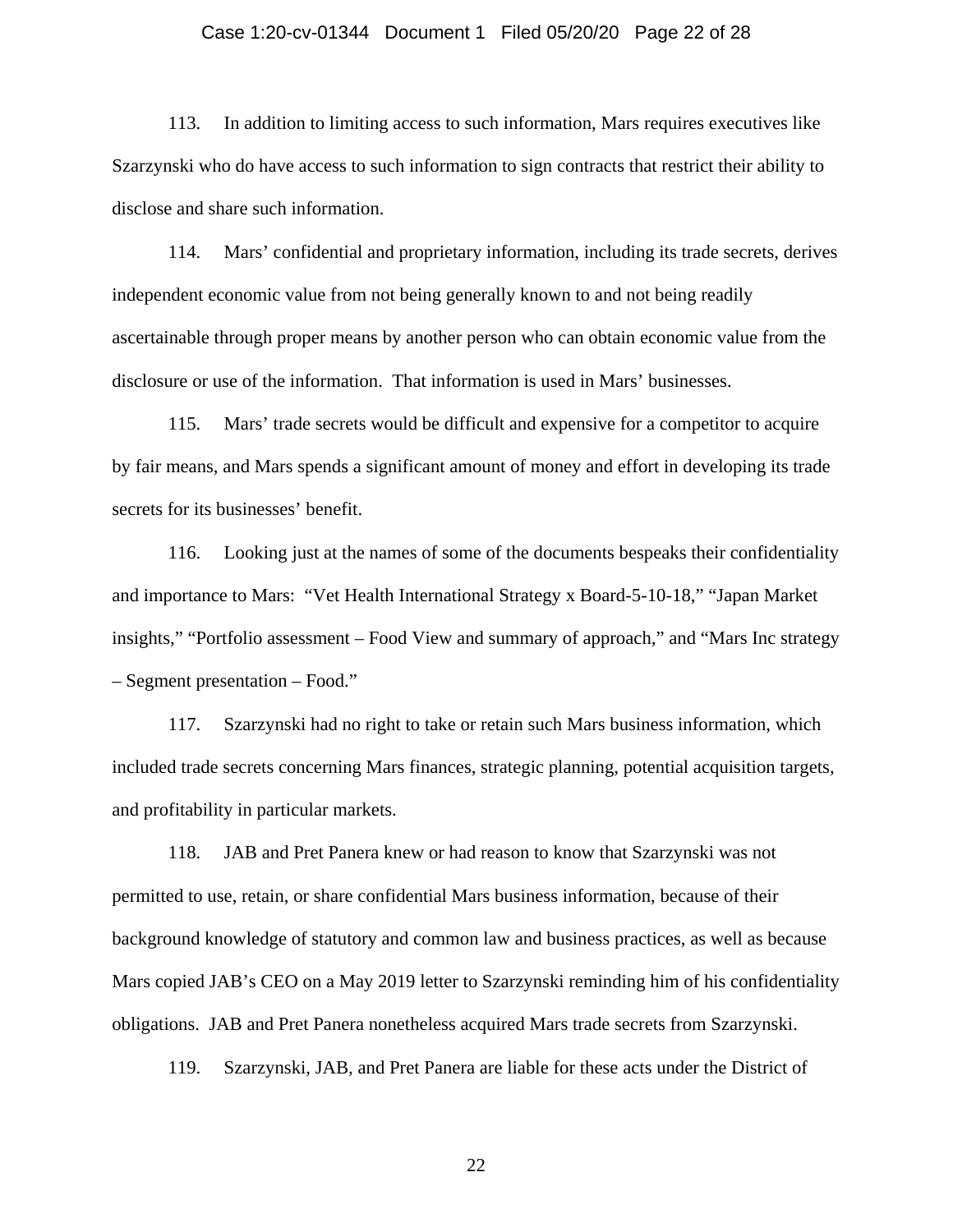Columbia Uniform Trade Secrets Act.

120. Mars did not authorize or consent to the disclosure or use of its trade secrets.

121. Mars has been damaged by Szarzynski's, Pret Panera's, and JAB's acts in an amount to be determined at trial.

122. Mars is entitled to compensatory damages for its losses caused by the misappropriation of its trade secrets as well as damages for the unjust enrichment to Szarzynski and JAB by virtue of their misappropriation under D.C. Code § 36-403(a).

123. Szarzynski's, JAB's, and Pret Panera's acts have been willful and malicious such that exemplary damages are warranted under D.C. Code § 36-403(b).

124. Szarzynski's, JAB's, and Pret Panera's conduct also has caused irreparable and incalculable harm to Mars, and the injuries are ongoing. Unless enjoined, Szarzynski's, JAB's, and Pret Panera's conduct will cause further irreparable and incalculable injuries—among others, the continued use of Mars' trade secrets in the furtherance of their own business—for which Mars has no adequate remedy at law. Mars therefore seeks injunctive relief under D.C. Code §  $36-403(a)$ .

## **THIRD CLAIM FOR RELIEF FRAUD**  *Against Szarzynski*

125. Mars repeats and realleges each and every allegation set forth above and incorporates them herein by reference.

126. During his tenure as a Mars employee, Szarzynski incurred expenses while performing work for JAB and Pret Panera.

127. He submitted those expenses to Mars for payment, thus falsely representing to Mars that the expenses were for Mars-related business.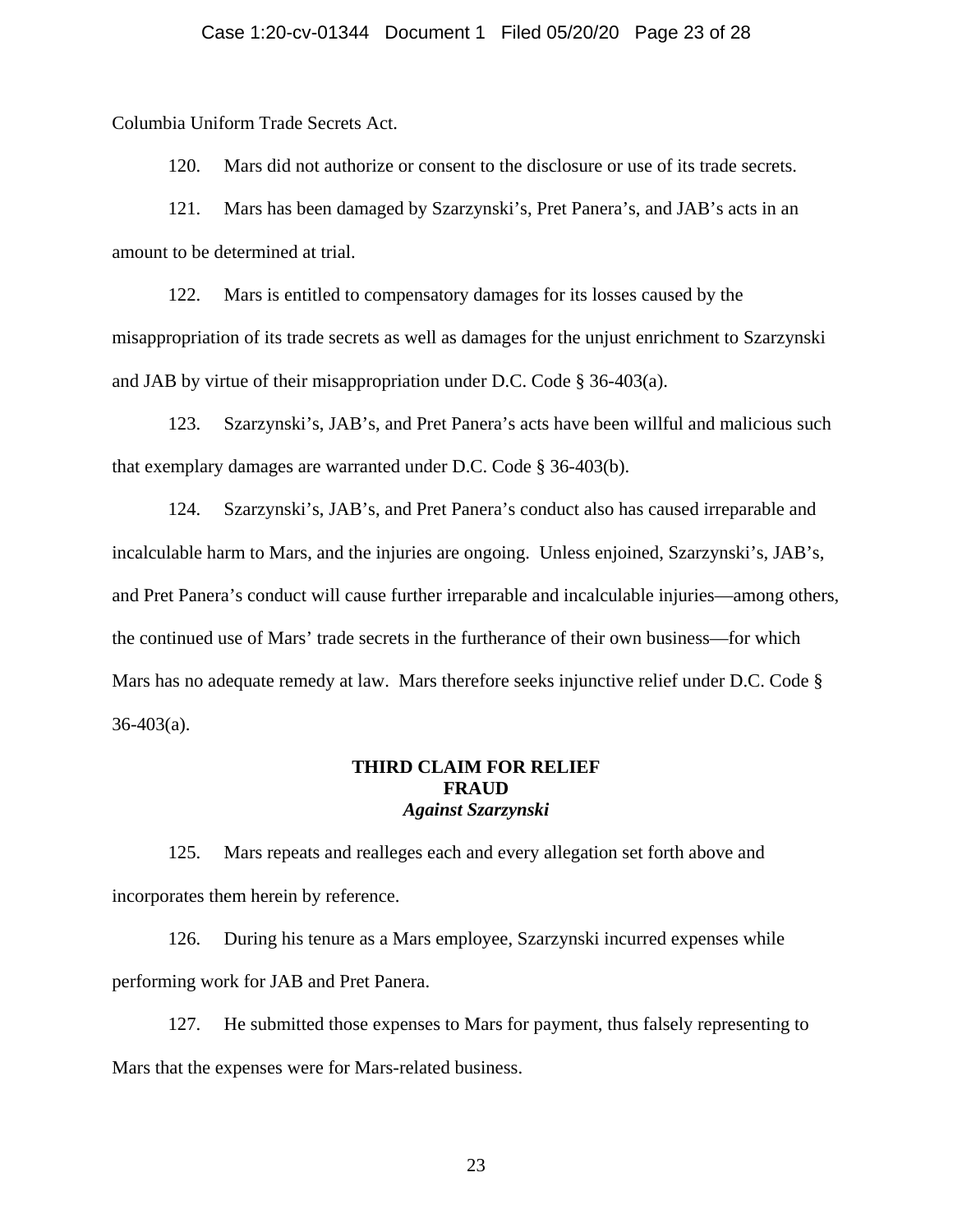## Case 1:20-cv-01344 Document 1 Filed 05/20/20 Page 24 of 28

128. Mars either paid for the JAB- and Pret Panera-related travel expenses directly or reimbursed Szarzynski for the expenses.

129. Absent Szarzynski's misrepresentation that these expenses were incurred for Mars-related business, Mars would not have paid for or reimbursed Szarzynski for them.

130. Szarzynski was aware that his statements were false and made the representation to Mars that these were Mars-related expenses with the intent to deceive.

131. Although it is difficult to determine the full extent of Szarzynski's misrepresentations without the benefit of discovery, at a minimum Szarzynski improperly:

- a. Charged breakfast at a Panera while en route to a JAB meeting in DC at 7:31 AM on January 9, 2019 to a Mars corporate credit card;
- b. Subsequently submitted the receipt from Panera to Mars as if it were a Mars business expense when in fact it was not;
- c. Charged a hotel stay at the Park Hyatt Washington, DC on the night of January 9, 2019 to a Mars corporate credit card (on the morning of January 10, 2019), although he conducted no Mars business that necessitated being in DC on that date;
- d. Charged breakfast at the Blue Duck Tavern in the Park Hyatt Washington, DC on the morning of January 10, 2019 before a JAB meeting in DC to a Mars corporate credit card;
- e. Submitted the receipt from the Park Hyatt Washington, DC including the January 9, 2019 hotel stay and the January 10, 2019 breakfast to Mars as if it were a Mars business expense when in fact it was not;
- f. Charged an Uber ride to Dulles from JAB's DC offices on the afternoon of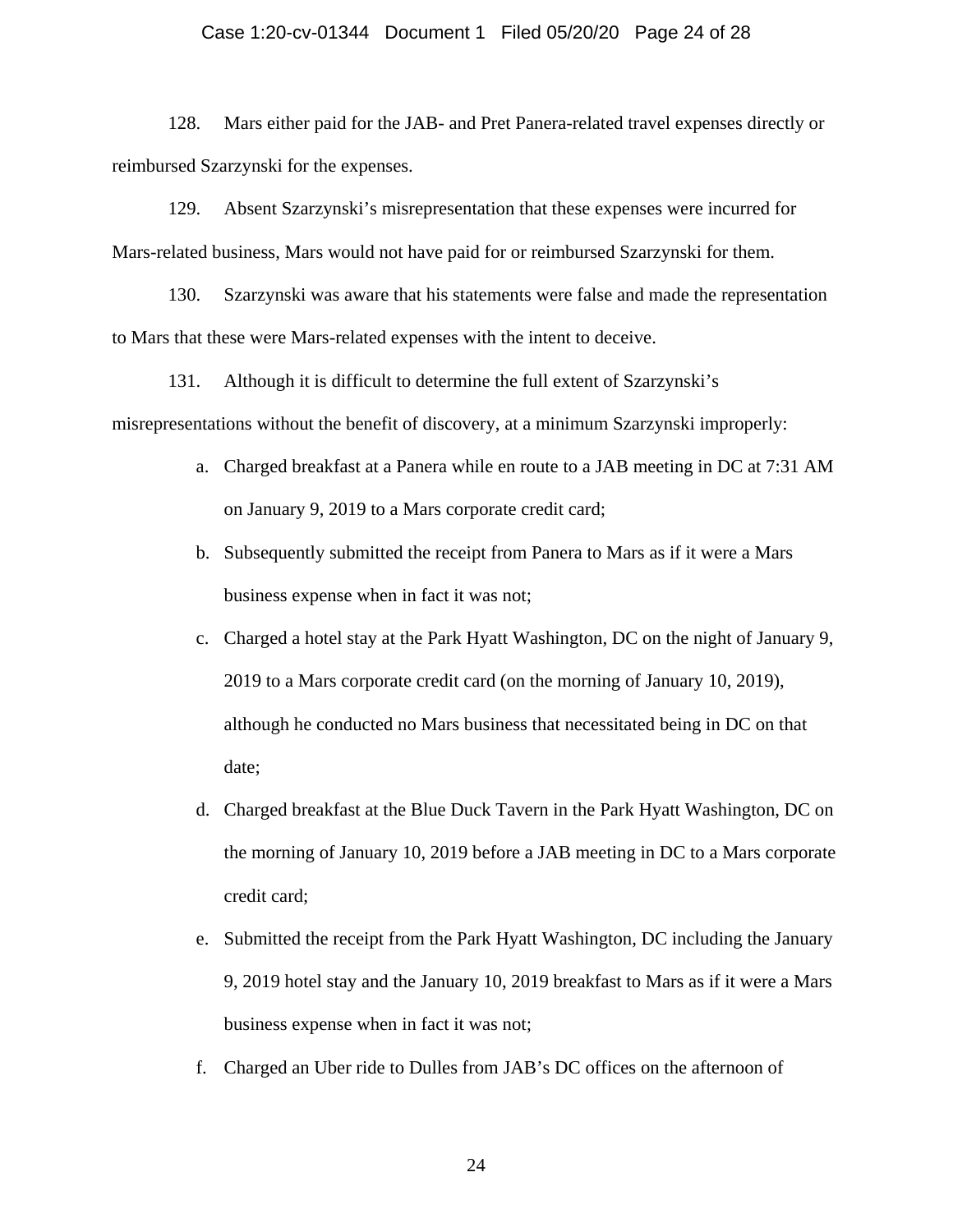January 10, 2019 for a flight to Heathrow to conduct JAB business to a Mars corporate credit card.

- g. Submitted the receipt for the Uber ride to his Mars assistant as if it were a Mars expense, forwarding her the email receipt from Uber at 3:04 PM on that January 10, 2019;
- h. Instructed his assistant, on December 19, 2018, to book a flight from Dulles to Heathrow for January 10, 2019 as if it were a Mars trip when in fact he was headed to JAB's London offices;
- i. Instructed his assistant, on December 19, 2018, to book a Business Class Heathrow Express airport rail ticket from Heathrow to Paddington Station in London on January 10, 2019 while en route to a meeting at JAB's London offices;
- j. Submitted a London Underground ticket purchased on January 11, 2019 for local travel within London while conducting JAB business (and not performing Marsrelated work) to Mars for reimbursement as a business expense;
- k. Instructed his assistant, on January 1, 2019, to book a round-trip first class train ticket from Brussels to London for travel on January 24, 2019 to meet with JAB personnel in JAB's London offices, falsely assuring her that JAB would reimburse Mars for the JAB-related travel.

132. As a result of Szarzynski's fraudulent travel charges, Mars has been damaged in an amount to be determined at trial.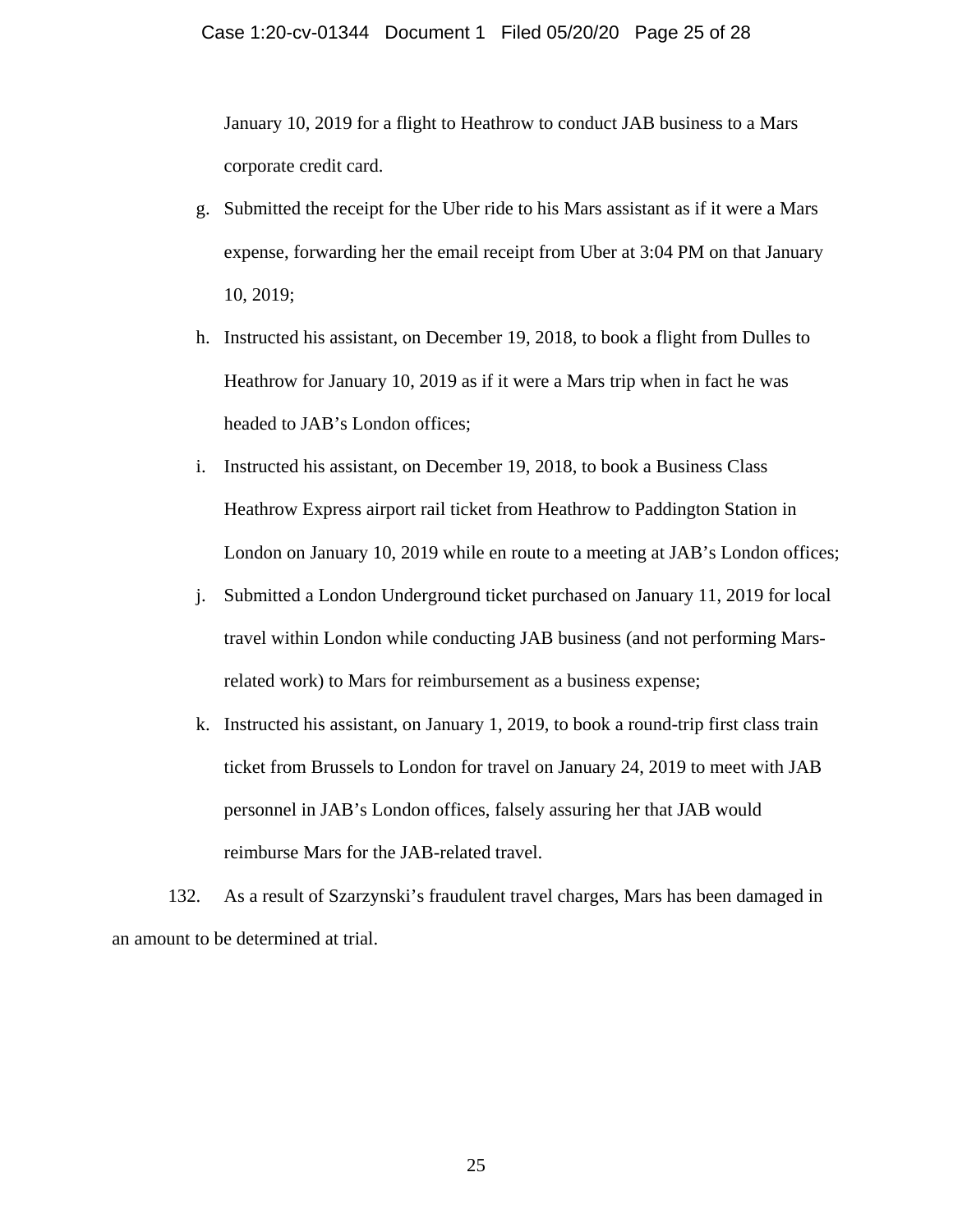# **FOURTH CLAIM FOR RELIEF CONVERSION**  *Against Szarzynski*

133. Mars repeats and realleges each and every allegation set forth above and incorporates them herein by reference.

134. During his tenure as a Mars employee, Szarzynski incurred travel expenses while performing work for JAB.

135. He submitted those expenses to Mars for payment, thus falsely representing to Mars that the expenses were for Mars-related business.

136. Mars either paid for the JAB-related travel expenses directly or reimbursed Szarzynski for the expenses.

137. Absent Szarzynski's misrepresentation that these expenses were incurred on

Mars' behalf, Mars would not have paid for or reimbursed Szarzynski for them.

138. Mars has been deprived of ownership, dominion, and control of the money it paid to Szarzynski as a result of Szarzynski's misrepresentation as to the nature of the travel expenses. As a result, Mars has been damaged in an amount to be determined at trial.

# **FIFTH CLAIM FOR RELIEF UNJUST ENRICHMENT**  *Against All Defendants*

139. Mars repeats and realleges each and every allegation set forth above and incorporates them herein by reference.

140. Szarzynski, JAB, and Pret Panera obtained a substantial benefit from wrongfully obtaining, retaining, sharing, and using Mars' trade secrets.

141. Szarzynski, JAB, and Pret Panera also obtained a benefit from Mars paying for Szarzynski's JAB-related business travel.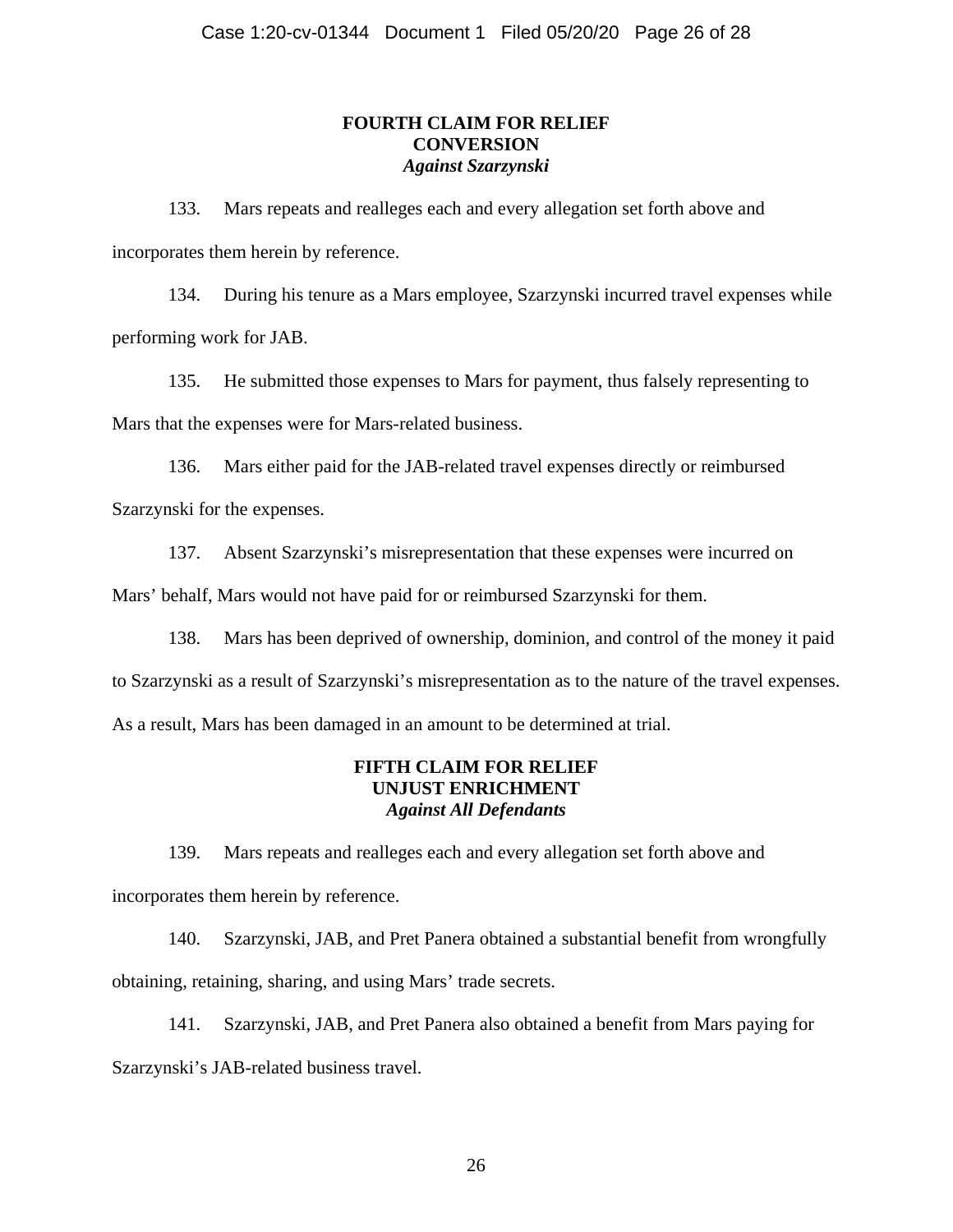## Case 1:20-cv-01344 Document 1 Filed 05/20/20 Page 27 of 28

142. Under the circumstances, it is unfair for Szarzynski, JAB, and Pret Panera to retain such benefits without payment.

143. Mars has been damaged by Szarzynski's, JAB's and Pret Panera's conduct in an amount to be determined at trial.

## **PRAYER FOR RELIEF**

For the reasons set forth herein, Mars seeks the following in a judgment:

A. An order permanently enjoining Szarzynski, and JAB, Pret Panera, and their respective officers, agents, servants, and employees, from possessing, using, or sharing with others any Mars confidential business information;

B. For an order requiring Szarzynski, JAB, and Pret Panera to purge all Mars confidential business information and all material derived therefrom, which purge will be verified by an independent source that reports to the Court;

C. For all other injunctive relief the Court deems appropriate;

D. For an award of actual damages as measured by the losses caused by the misappropriation of Mars' trade secrets;

E. For an accounting and disgorgement of profits or gains to Szarzynski, JAB, and Pret Panera through their misappropriation of Mars' trade secrets;

F. For a finding that Szarzynski, JAB, and Pret Panera willfully and maliciously misappropriated Mars' trade secrets;

G. For statutory exemplary damages based on Szarzynski's, JAB's, and Pret Panera's willful and malicious misappropriation of Mars' trade secrets;

H. For an accounting and disgorgement of the benefits arising to Szarzynski and JAB from Mars' payment for Szarzynski's JAB-related business travel;